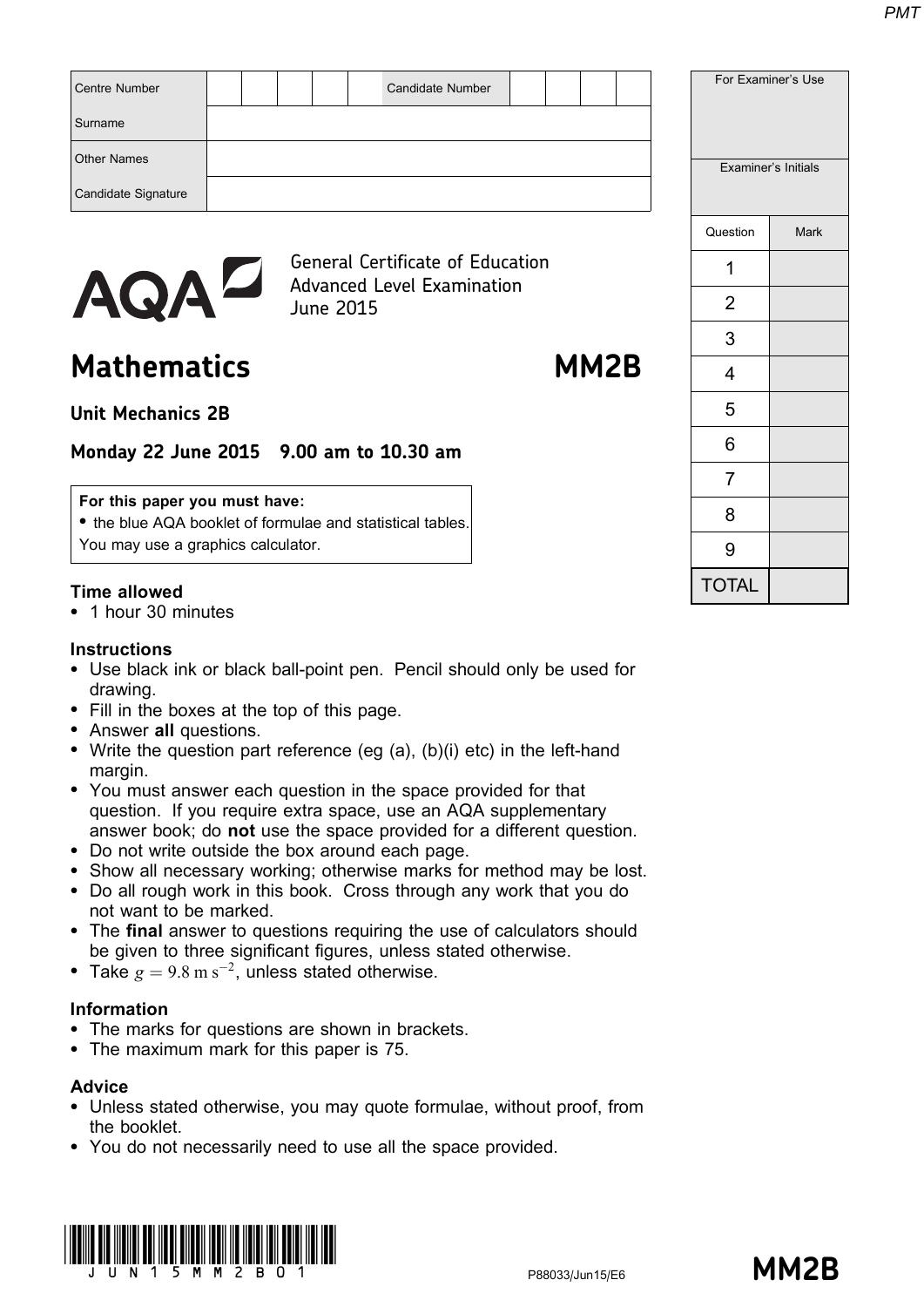|                               | Answer all questions.                                                                                                                                                                         |
|-------------------------------|-----------------------------------------------------------------------------------------------------------------------------------------------------------------------------------------------|
|                               | Answer each question in the space provided for that question.                                                                                                                                 |
| 1                             | A particle, of mass 4 kg, moves in a horizontal plane under the action of a single<br>force, F newtons. The unit vectors i and j are in the horizontal plane, perpendicular<br>to each other. |
|                               | At time t seconds, the velocity of the particle, $v \, \text{m s}^{-1}$ , is given by                                                                                                         |
|                               | $\mathbf{v} = 4\cos 2t \mathbf{i} + 3\sin t \mathbf{j}$                                                                                                                                       |
| $(a)$ (i)                     | Find an expression for the force, $F$ , acting on the particle at time $t$ seconds.<br>[3 marks]                                                                                              |
|                               | (ii) Find the magnitude of F when $t = \pi$ .<br>[2 marks]                                                                                                                                    |
| (b)                           | When $t = 0$ , the particle is at the point with position vector $(2\mathbf{i} - 14\mathbf{j})$ metres. Find<br>the position vector, $r$ metres, of the particle at time $t$ seconds.         |
|                               | [5 marks]                                                                                                                                                                                     |
| QUESTION<br>PART<br>REFERENCE | Answer space for question 1                                                                                                                                                                   |
|                               |                                                                                                                                                                                               |
|                               |                                                                                                                                                                                               |
|                               |                                                                                                                                                                                               |
|                               |                                                                                                                                                                                               |
|                               |                                                                                                                                                                                               |
|                               |                                                                                                                                                                                               |
|                               |                                                                                                                                                                                               |
|                               |                                                                                                                                                                                               |
|                               |                                                                                                                                                                                               |
|                               |                                                                                                                                                                                               |
|                               |                                                                                                                                                                                               |
|                               |                                                                                                                                                                                               |
|                               |                                                                                                                                                                                               |
|                               |                                                                                                                                                                                               |
|                               |                                                                                                                                                                                               |

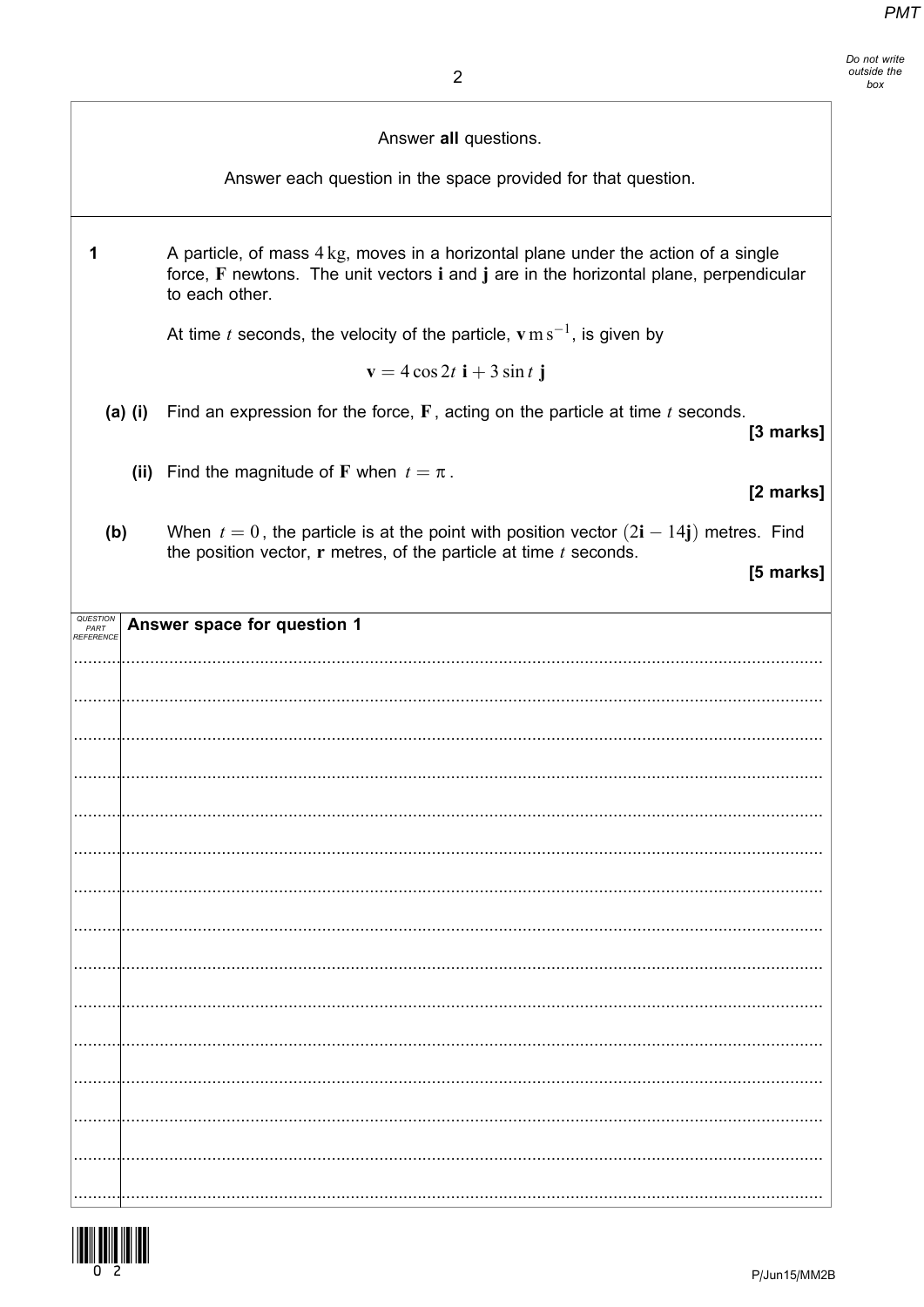| <b>QUESTION<br/>PART<br/>REFERENCE</b> | Answer space for question 1 |
|----------------------------------------|-----------------------------|
|                                        |                             |
|                                        |                             |
|                                        |                             |
|                                        |                             |
|                                        |                             |
|                                        |                             |
|                                        |                             |
|                                        |                             |
|                                        |                             |
|                                        |                             |
|                                        |                             |
|                                        |                             |
|                                        |                             |
|                                        |                             |
|                                        |                             |
|                                        |                             |
|                                        |                             |
|                                        |                             |
|                                        |                             |
|                                        |                             |
|                                        |                             |
|                                        |                             |
|                                        |                             |
|                                        |                             |
|                                        |                             |
|                                        |                             |
|                                        |                             |
|                                        |                             |
|                                        |                             |
| .                                      | .                           |
| .                                      | .                           |
| .                                      |                             |
|                                        |                             |
|                                        |                             |
|                                        |                             |
|                                        |                             |

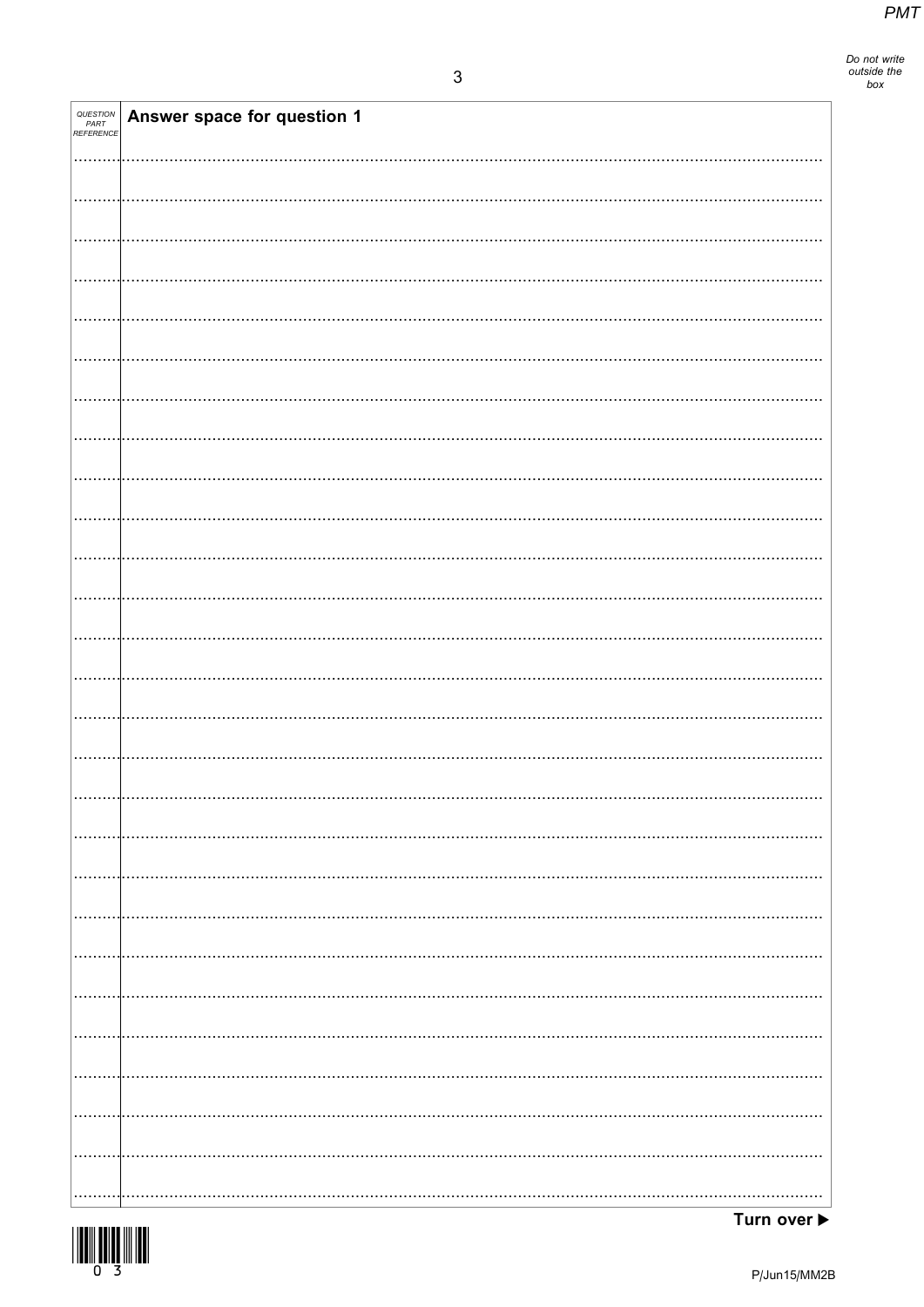| $\mathbf{2}$                 | A uniform rod $AB$ , of mass $4 \text{ kg}$ and length 6 metres, has three masses attached to it.<br>A 3 kg mass is attached at the end $A$ and a 5 kg mass is attached at the end $B$ . An<br>$8 \text{ kg}$ mass is attached at a point $C$ on the rod. |
|------------------------------|-----------------------------------------------------------------------------------------------------------------------------------------------------------------------------------------------------------------------------------------------------------|
|                              | Find the distance $AC$ if the centre of mass of the system is $4.3$ m from point $A$ .<br>[4 marks]                                                                                                                                                       |
| QUESTIO<br>PART<br>REFERENCE | Answer space for question 2                                                                                                                                                                                                                               |
|                              |                                                                                                                                                                                                                                                           |
|                              |                                                                                                                                                                                                                                                           |
|                              |                                                                                                                                                                                                                                                           |
|                              |                                                                                                                                                                                                                                                           |
|                              |                                                                                                                                                                                                                                                           |
|                              |                                                                                                                                                                                                                                                           |
|                              |                                                                                                                                                                                                                                                           |
|                              |                                                                                                                                                                                                                                                           |
|                              |                                                                                                                                                                                                                                                           |
|                              |                                                                                                                                                                                                                                                           |
|                              |                                                                                                                                                                                                                                                           |
|                              |                                                                                                                                                                                                                                                           |
|                              |                                                                                                                                                                                                                                                           |
|                              |                                                                                                                                                                                                                                                           |
|                              |                                                                                                                                                                                                                                                           |
|                              |                                                                                                                                                                                                                                                           |
|                              |                                                                                                                                                                                                                                                           |
|                              |                                                                                                                                                                                                                                                           |
|                              |                                                                                                                                                                                                                                                           |
|                              |                                                                                                                                                                                                                                                           |
|                              |                                                                                                                                                                                                                                                           |
|                              |                                                                                                                                                                                                                                                           |
|                              |                                                                                                                                                                                                                                                           |
|                              |                                                                                                                                                                                                                                                           |
|                              |                                                                                                                                                                                                                                                           |
|                              |                                                                                                                                                                                                                                                           |
|                              |                                                                                                                                                                                                                                                           |
|                              |                                                                                                                                                                                                                                                           |
|                              |                                                                                                                                                                                                                                                           |
|                              |                                                                                                                                                                                                                                                           |
|                              |                                                                                                                                                                                                                                                           |
|                              |                                                                                                                                                                                                                                                           |
|                              |                                                                                                                                                                                                                                                           |
|                              |                                                                                                                                                                                                                                                           |
|                              |                                                                                                                                                                                                                                                           |
|                              |                                                                                                                                                                                                                                                           |

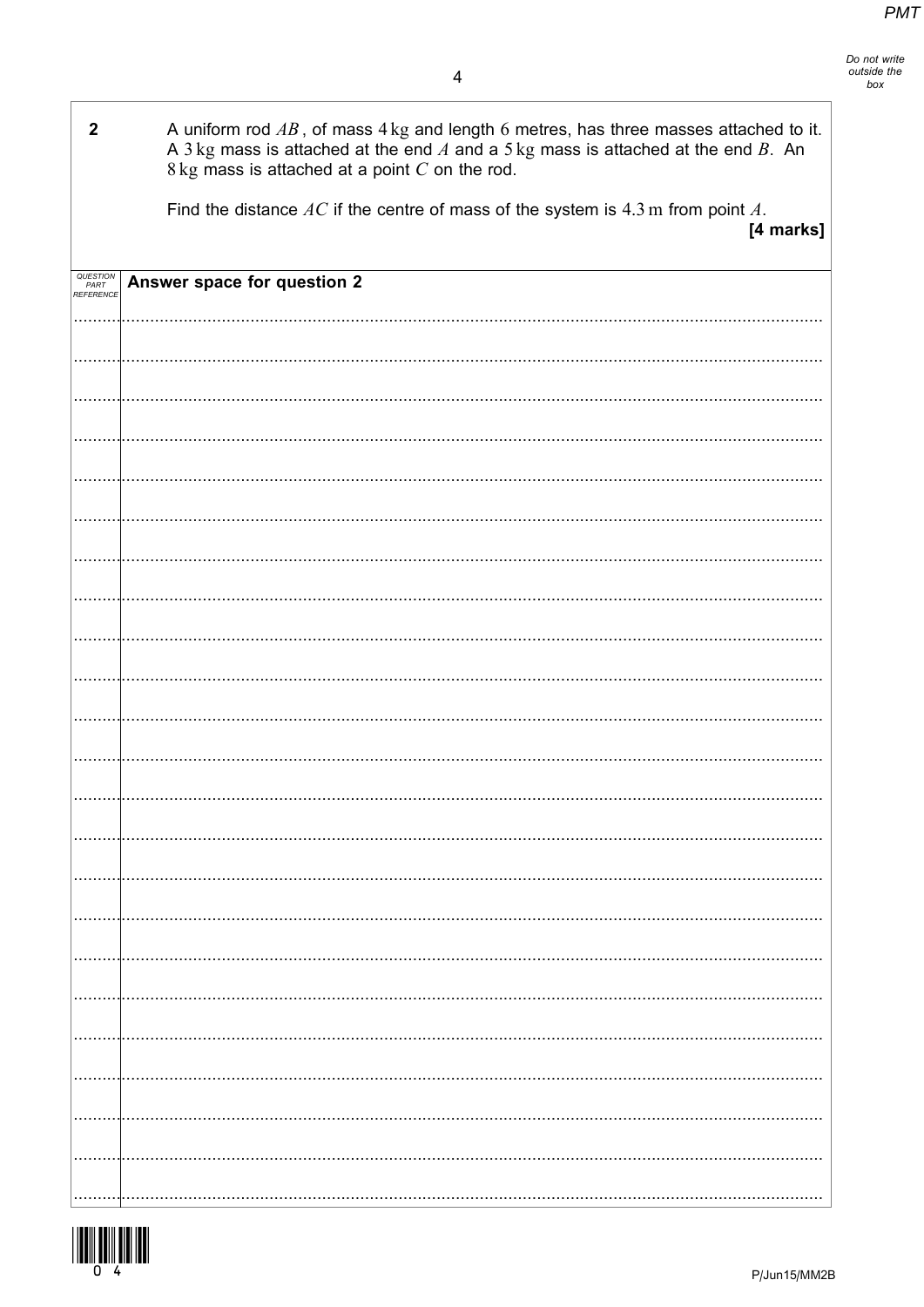| <b>QUESTION<br/>PART<br/>REFERENCE</b> | Answer space for question 2 |
|----------------------------------------|-----------------------------|
|                                        |                             |
|                                        |                             |
|                                        |                             |
|                                        |                             |
|                                        |                             |
|                                        |                             |
|                                        |                             |
|                                        |                             |
|                                        |                             |
|                                        |                             |
|                                        |                             |
|                                        |                             |
|                                        |                             |
|                                        |                             |
|                                        |                             |
|                                        |                             |
|                                        |                             |
|                                        |                             |
|                                        |                             |
|                                        |                             |
|                                        |                             |
|                                        | .                           |
|                                        |                             |
|                                        |                             |
| .                                      |                             |
|                                        |                             |
|                                        |                             |

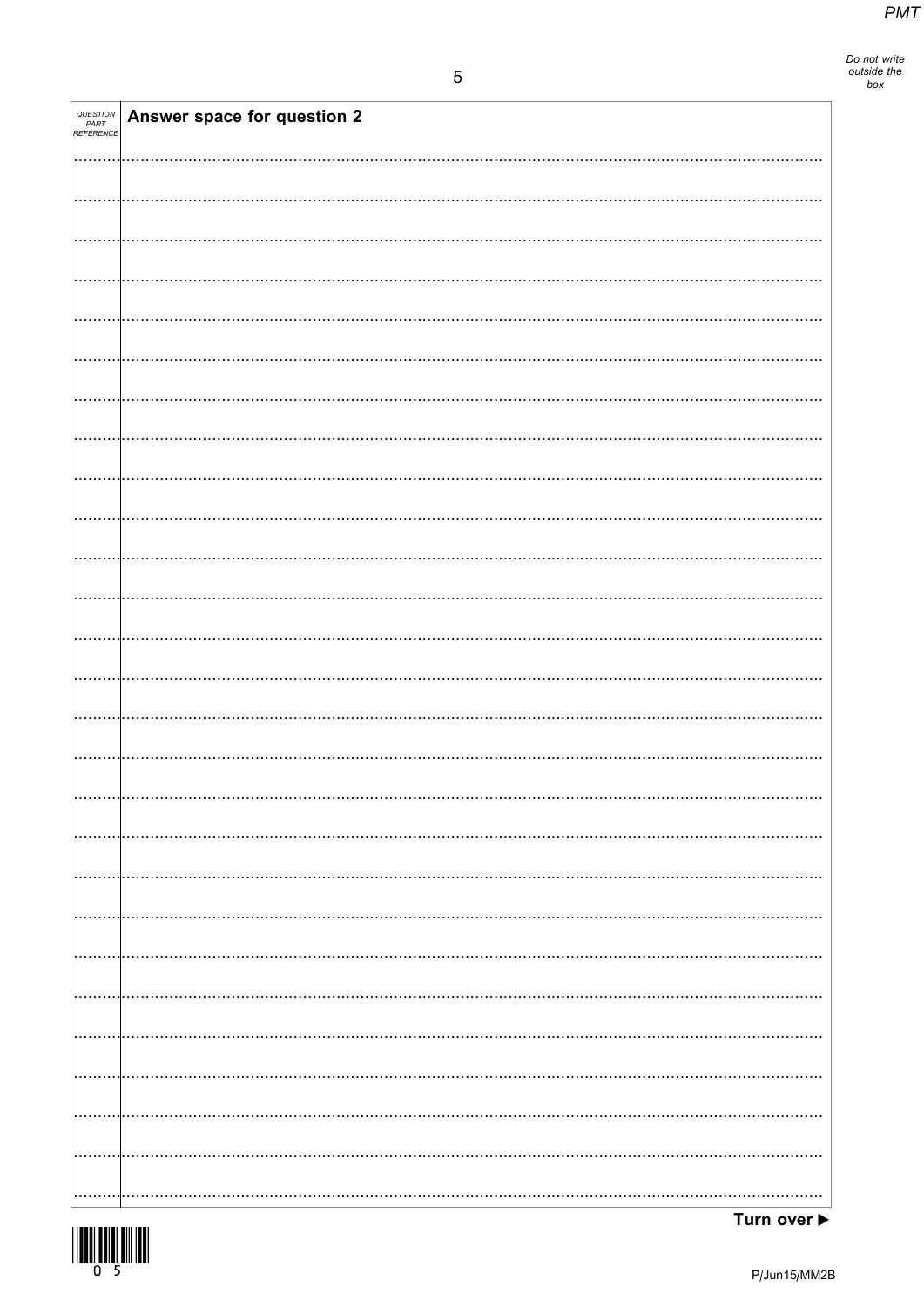Do not write outside the box

6

| 3         | A diagram shows a children's slide, $PQR$ .                                                                                                                                                                                                                                                                                                                                         |
|-----------|-------------------------------------------------------------------------------------------------------------------------------------------------------------------------------------------------------------------------------------------------------------------------------------------------------------------------------------------------------------------------------------|
|           | ( )<br>$60^{\circ}$<br>4 m<br>$\overline{\mathcal{F}}^R$<br>$\overline{5 \text{ m}}$<br>$\overline{Q}$                                                                                                                                                                                                                                                                              |
|           | Simon, a child of mass $32 \text{ kg}$ , uses the slide, starting from rest at P. The curved<br>section of the slide, $PQ$ , is one sixth of a circle of radius 4 metres so that the child is<br>travelling horizontally at point $Q$ . The centre of this circle is at point $O$ , which is<br>vertically above point $Q$ . The section $QR$ is horizontal and of length 5 metres. |
|           | Assume that air resistance may be ignored.                                                                                                                                                                                                                                                                                                                                          |
| (a)       | Assume that the two sections of the slide, $PQ$ and $QR$ , are both smooth.                                                                                                                                                                                                                                                                                                         |
| (i)       | Find the kinetic energy of Simon when he reaches the point $R$ .<br>[3 marks]                                                                                                                                                                                                                                                                                                       |
| (ii)      | Hence find the speed of Simon when he reaches the point $R$ .<br>[2 marks]                                                                                                                                                                                                                                                                                                          |
| (b)       | In fact, the section $QR$ is rough.                                                                                                                                                                                                                                                                                                                                                 |
|           | Assume that the section $PQ$ is smooth.                                                                                                                                                                                                                                                                                                                                             |
|           | Find the coefficient of friction between Simon and the section $QR$ if Simon comes to                                                                                                                                                                                                                                                                                               |
|           | rest at the point $R$ .<br>[4 marks]                                                                                                                                                                                                                                                                                                                                                |
| RFFFRFNCI | Answer space for question 3                                                                                                                                                                                                                                                                                                                                                         |
|           |                                                                                                                                                                                                                                                                                                                                                                                     |
|           |                                                                                                                                                                                                                                                                                                                                                                                     |
|           |                                                                                                                                                                                                                                                                                                                                                                                     |
|           |                                                                                                                                                                                                                                                                                                                                                                                     |
|           |                                                                                                                                                                                                                                                                                                                                                                                     |
|           |                                                                                                                                                                                                                                                                                                                                                                                     |
|           |                                                                                                                                                                                                                                                                                                                                                                                     |
|           |                                                                                                                                                                                                                                                                                                                                                                                     |
|           |                                                                                                                                                                                                                                                                                                                                                                                     |

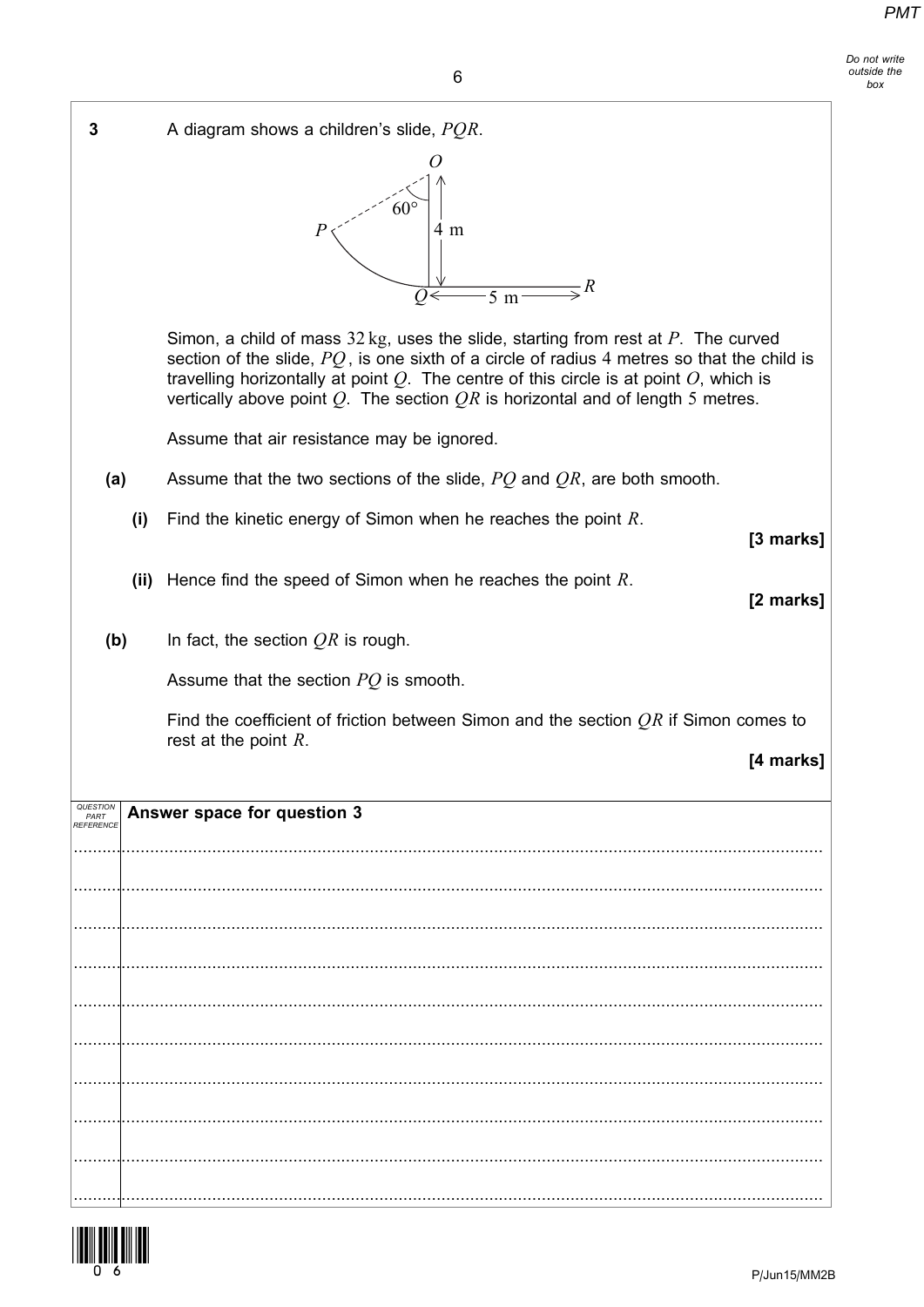Do not write<br>outside the<br>box

| <b>QUESTION<br/>PART<br/>REFERENCE</b> | Answer space for question 3 |
|----------------------------------------|-----------------------------|
|                                        |                             |
|                                        |                             |
|                                        |                             |
|                                        |                             |
|                                        |                             |
|                                        |                             |
|                                        |                             |
|                                        |                             |
|                                        |                             |
|                                        |                             |
|                                        |                             |
|                                        |                             |
|                                        |                             |
|                                        |                             |
|                                        |                             |
|                                        |                             |
|                                        |                             |
|                                        |                             |
|                                        |                             |
|                                        |                             |
|                                        |                             |
|                                        |                             |
|                                        |                             |
|                                        |                             |
|                                        |                             |
|                                        |                             |
|                                        |                             |
|                                        |                             |
| .                                      |                             |
|                                        |                             |
|                                        |                             |
|                                        |                             |
|                                        |                             |
| .                                      |                             |
|                                        |                             |
|                                        |                             |
| .                                      |                             |
|                                        |                             |
|                                        |                             |
|                                        |                             |
|                                        |                             |
|                                        |                             |



Turn over  $\blacktriangleright$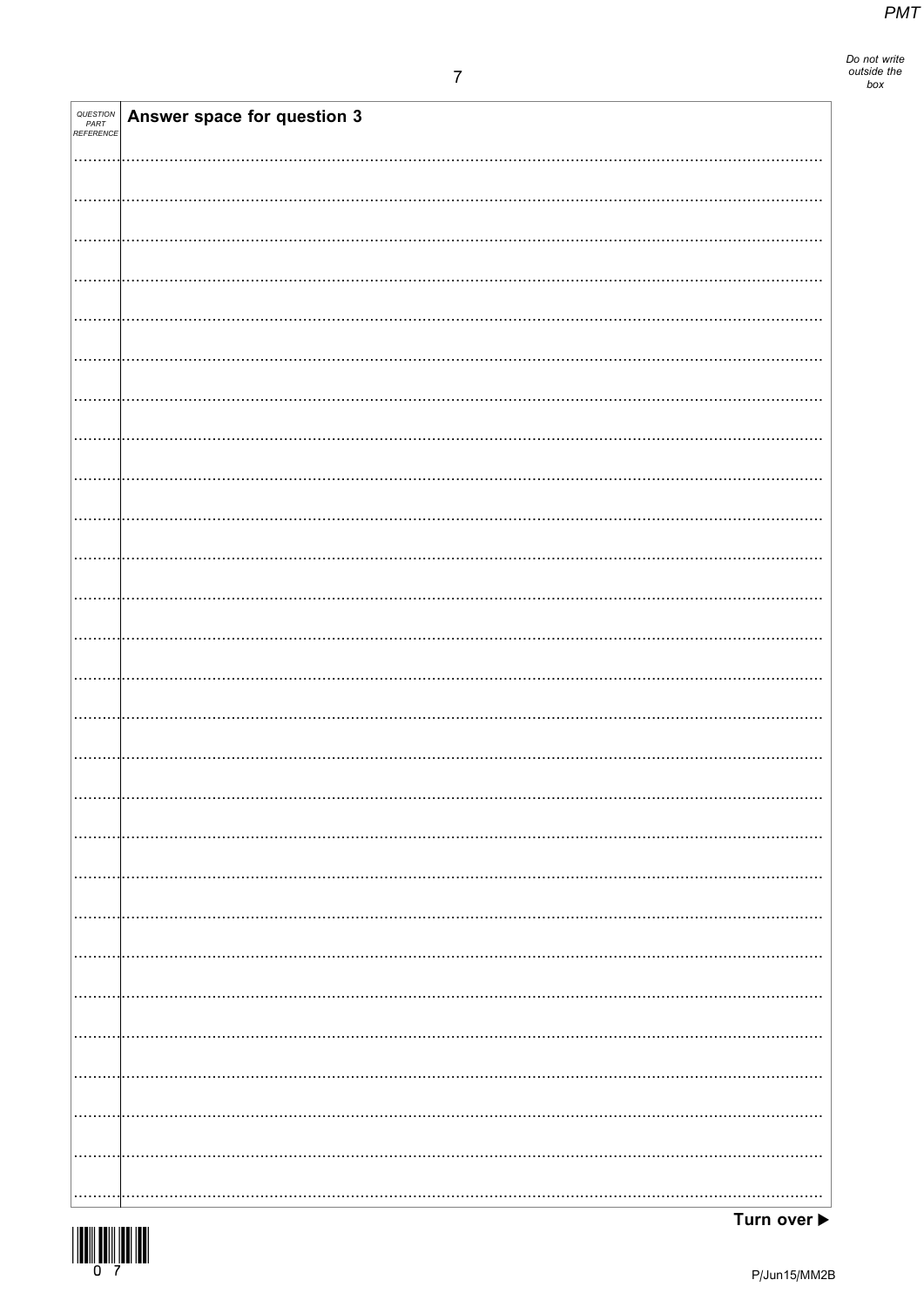- 8 4 A particle, P, of mass  $5 \text{ kg}$  is attached to two light inextensible strings, AP and BP. The other ends of the strings are attached to the fixed points  $A$  and  $B$ . The point  $A$  is vertically above the point  $B$ . The particle moves at a constant speed,  $v\,\mathrm{m\,s^{-1}}$  , in a horizontal circle of radius 0.6 metres with centre B. The string  $AP$  is inclined at 20° to the vertical, as shown in the diagram. Both strings are taut when the particle is (a) Find the tension in the string  $AP$ . [3 marks] (b) The speed of the particle is  $v \, \text{m s}^{-1}$ . Show that the tension,  $T_{BP}$ , in the string  $BP$  is given by  $T_{BP} = \frac{25}{3}v^2 - 5g \tan 20^\circ$ A  $20^{\circ}$  $P \longleftarrow$   $B$ 
	- (c) Find  $\nu$  when the tensions in the two strings are equal.

moving.

[4 marks]

[3 marks]

| <b>QUESTION Answer space for question 4</b> |
|---------------------------------------------|
|                                             |
|                                             |
|                                             |
|                                             |
|                                             |

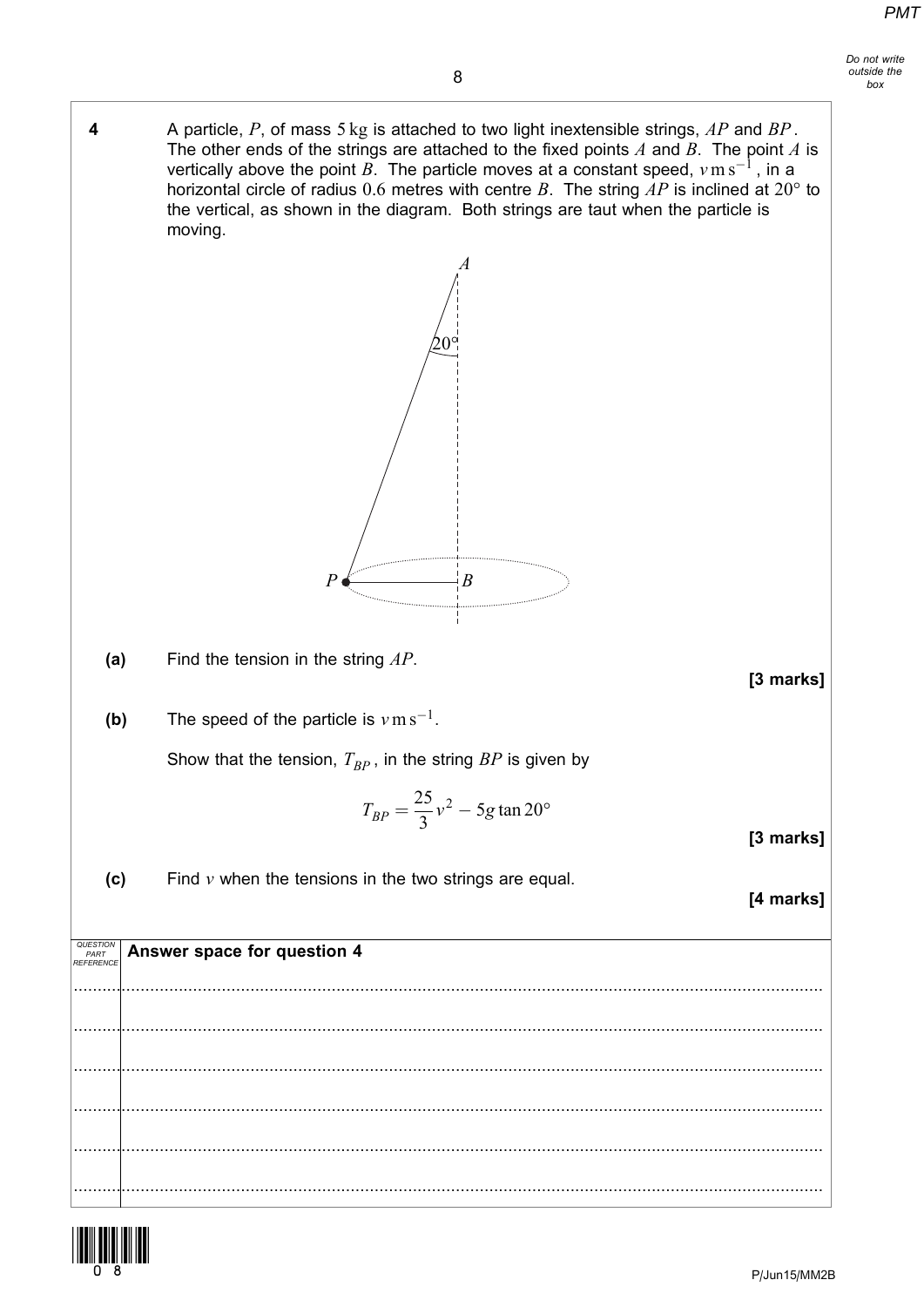| QUESTION<br>PART<br>REFERENCE | Answer space for question 4 |
|-------------------------------|-----------------------------|
|                               |                             |
|                               |                             |
|                               |                             |
|                               |                             |
|                               |                             |
|                               |                             |
|                               |                             |
|                               |                             |
|                               |                             |
|                               |                             |
|                               |                             |
|                               |                             |
|                               |                             |
|                               |                             |
|                               |                             |
|                               |                             |
|                               |                             |
|                               |                             |
|                               |                             |
|                               |                             |
|                               |                             |
|                               |                             |
|                               |                             |
|                               |                             |
|                               |                             |
|                               |                             |
|                               |                             |
|                               |                             |
|                               |                             |

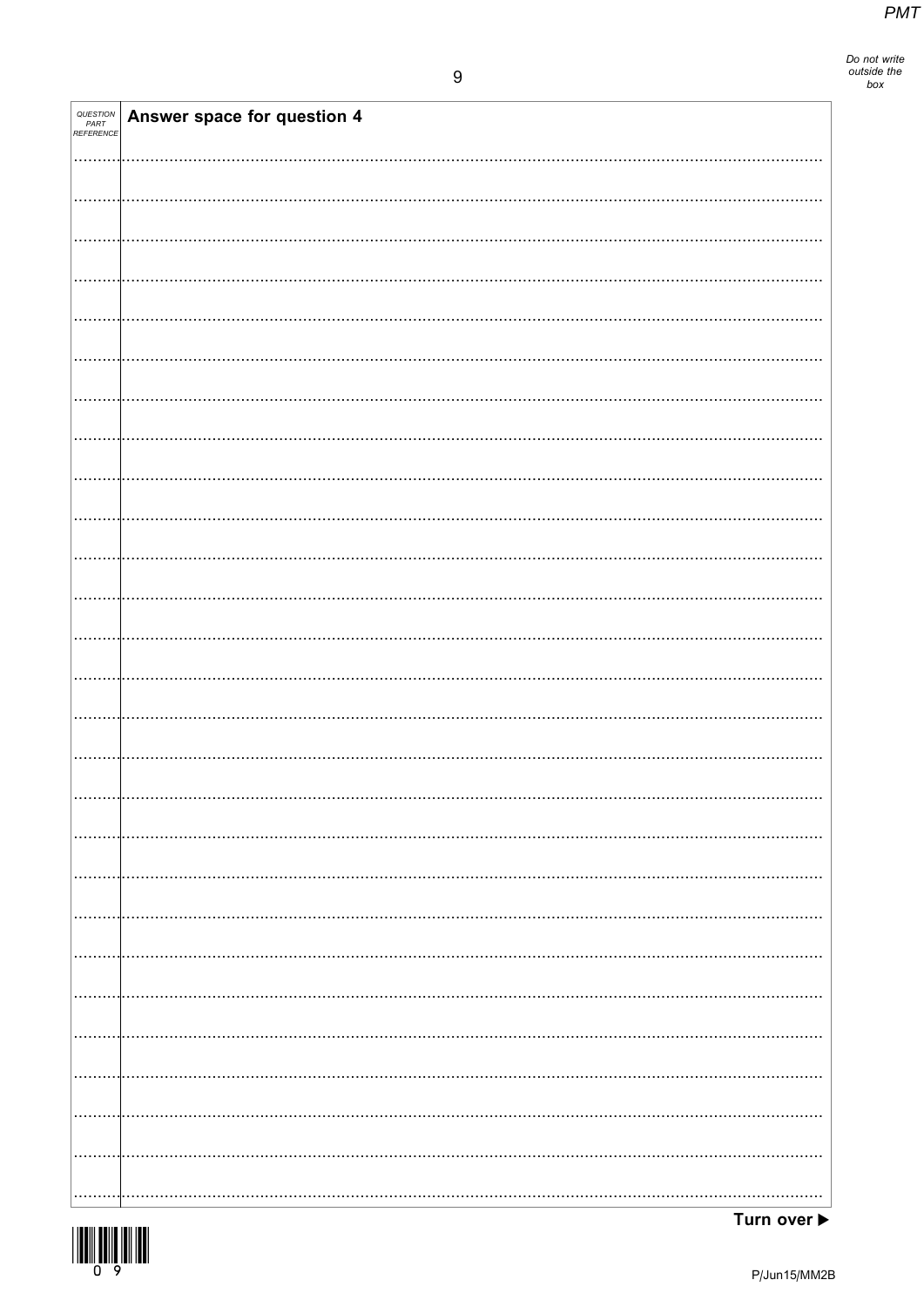| 5                | An item of clothing is placed inside a washing machine. The drum of the washing<br>machine has radius 30 cm and rotates, about a fixed horizontal axis, at a constant<br>angular speed of 900 revolutions per minute. |
|------------------|-----------------------------------------------------------------------------------------------------------------------------------------------------------------------------------------------------------------------|
|                  | Model the item of clothing as a particle of mass $0.8 \text{ kg}$ and assume that the clothing<br>travels in a vertical circle with constant angular speed.                                                           |
|                  | Find the minimum magnitude of the normal reaction force exerted by the drum on the<br>clothing and find the maximum magnitude of the normal reaction force exerted by the<br>drum on the clothing.                    |
|                  | [6 marks]                                                                                                                                                                                                             |
| PART<br>EFERENCE | Answer space for question 5                                                                                                                                                                                           |
|                  |                                                                                                                                                                                                                       |
|                  |                                                                                                                                                                                                                       |
|                  |                                                                                                                                                                                                                       |
|                  |                                                                                                                                                                                                                       |
|                  |                                                                                                                                                                                                                       |
|                  |                                                                                                                                                                                                                       |
|                  |                                                                                                                                                                                                                       |
|                  |                                                                                                                                                                                                                       |
|                  |                                                                                                                                                                                                                       |
|                  |                                                                                                                                                                                                                       |
|                  |                                                                                                                                                                                                                       |
|                  |                                                                                                                                                                                                                       |
|                  |                                                                                                                                                                                                                       |
|                  |                                                                                                                                                                                                                       |
|                  |                                                                                                                                                                                                                       |
|                  |                                                                                                                                                                                                                       |
|                  |                                                                                                                                                                                                                       |

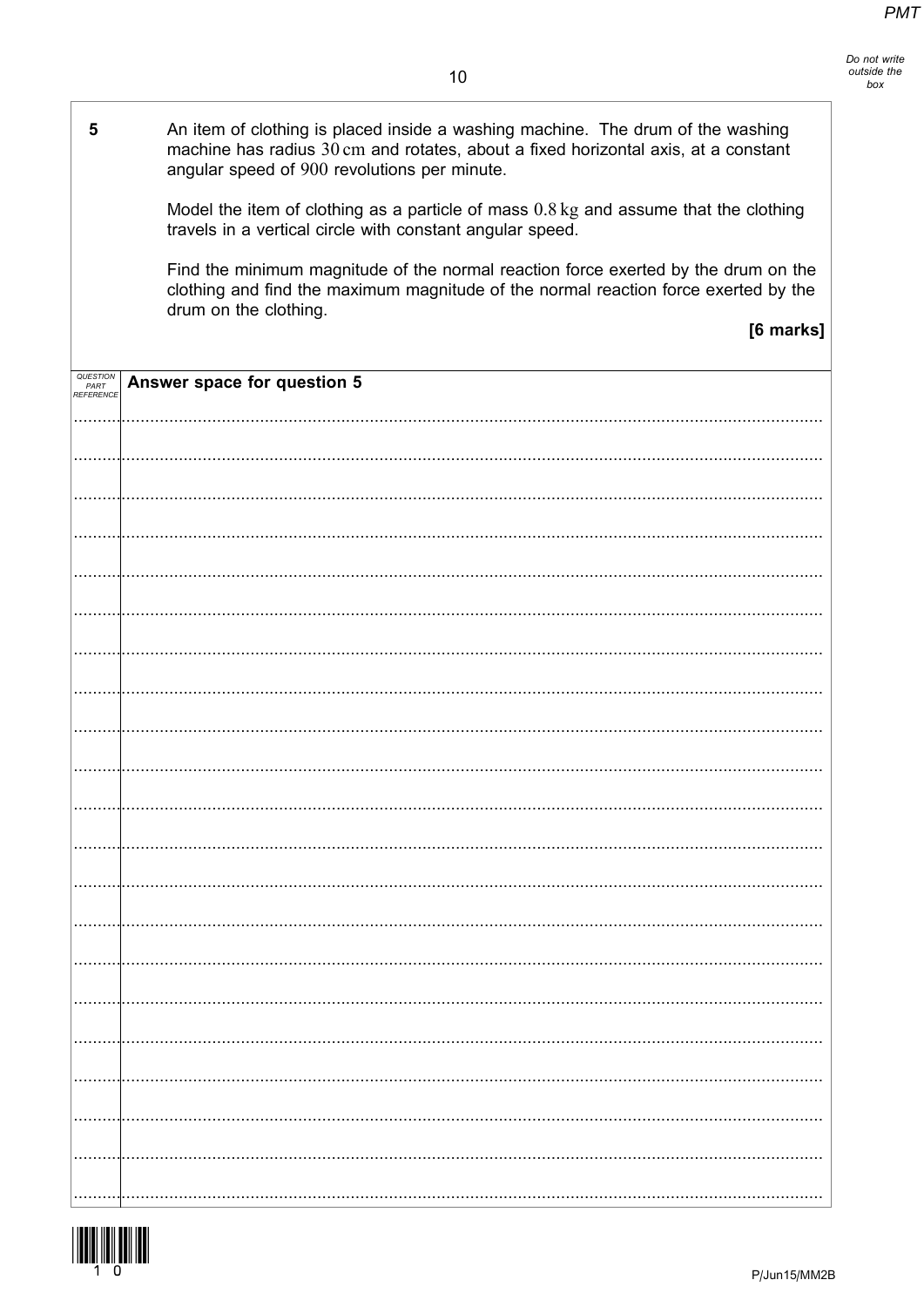Do not write<br>outside the<br>box

| QUESTION<br>PART<br>REFERENCE | Answer space for question 5 |
|-------------------------------|-----------------------------|
|                               |                             |
|                               |                             |
|                               |                             |
|                               |                             |
|                               |                             |
|                               |                             |
|                               |                             |
|                               |                             |
|                               |                             |
|                               |                             |
|                               |                             |
|                               |                             |
|                               |                             |
|                               |                             |
|                               |                             |
|                               |                             |
|                               |                             |
|                               |                             |
|                               |                             |
|                               |                             |
|                               |                             |
|                               |                             |
|                               |                             |
|                               |                             |
|                               |                             |
|                               |                             |



Turn over ▶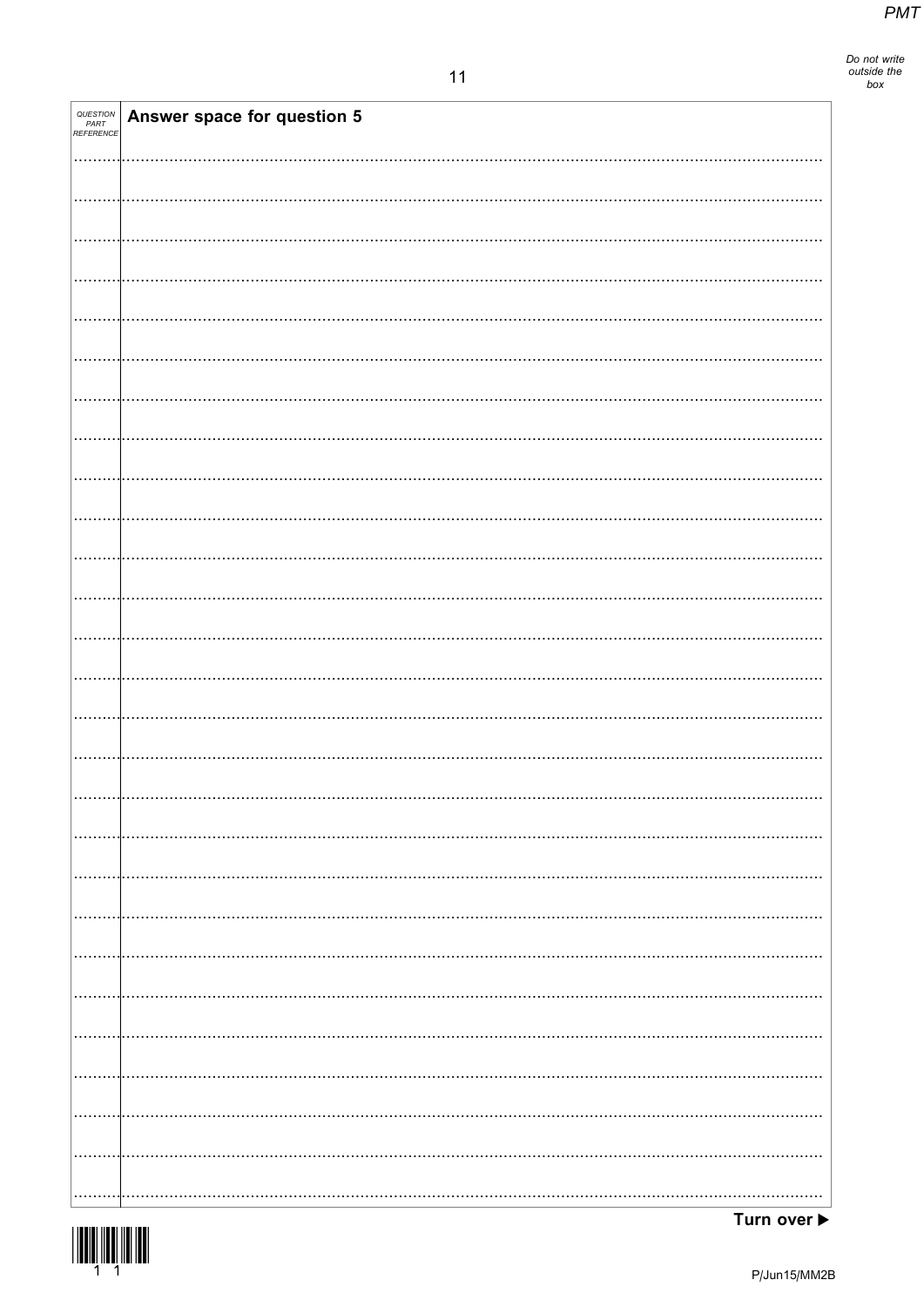$12$ 

| 6                             | A van, of mass $1400 \text{ kg}$ , is accelerating at a constant rate of $0.2 \text{ m s}^{-2}$ as it travels up<br>a slope inclined at an angle $\theta$ to the horizontal. |
|-------------------------------|------------------------------------------------------------------------------------------------------------------------------------------------------------------------------|
|                               | The van experiences total resistance forces of 4000 N.                                                                                                                       |
|                               | When the van is travelling at a speed of $20 \text{ m s}^{-1}$ , the power output of the van's<br>engine is 91.1 kW.                                                         |
|                               | Find $\theta$ .                                                                                                                                                              |
|                               | [9 marks]                                                                                                                                                                    |
| QUESTION<br>PART<br>REFERENCE | Answer space for question 6                                                                                                                                                  |
|                               |                                                                                                                                                                              |
|                               |                                                                                                                                                                              |
|                               |                                                                                                                                                                              |
|                               |                                                                                                                                                                              |
|                               |                                                                                                                                                                              |
|                               |                                                                                                                                                                              |
|                               |                                                                                                                                                                              |
|                               |                                                                                                                                                                              |
|                               |                                                                                                                                                                              |
|                               |                                                                                                                                                                              |
|                               |                                                                                                                                                                              |
|                               |                                                                                                                                                                              |
|                               |                                                                                                                                                                              |
|                               |                                                                                                                                                                              |
|                               |                                                                                                                                                                              |
|                               |                                                                                                                                                                              |
|                               |                                                                                                                                                                              |
|                               |                                                                                                                                                                              |
|                               |                                                                                                                                                                              |
|                               |                                                                                                                                                                              |
|                               |                                                                                                                                                                              |



-F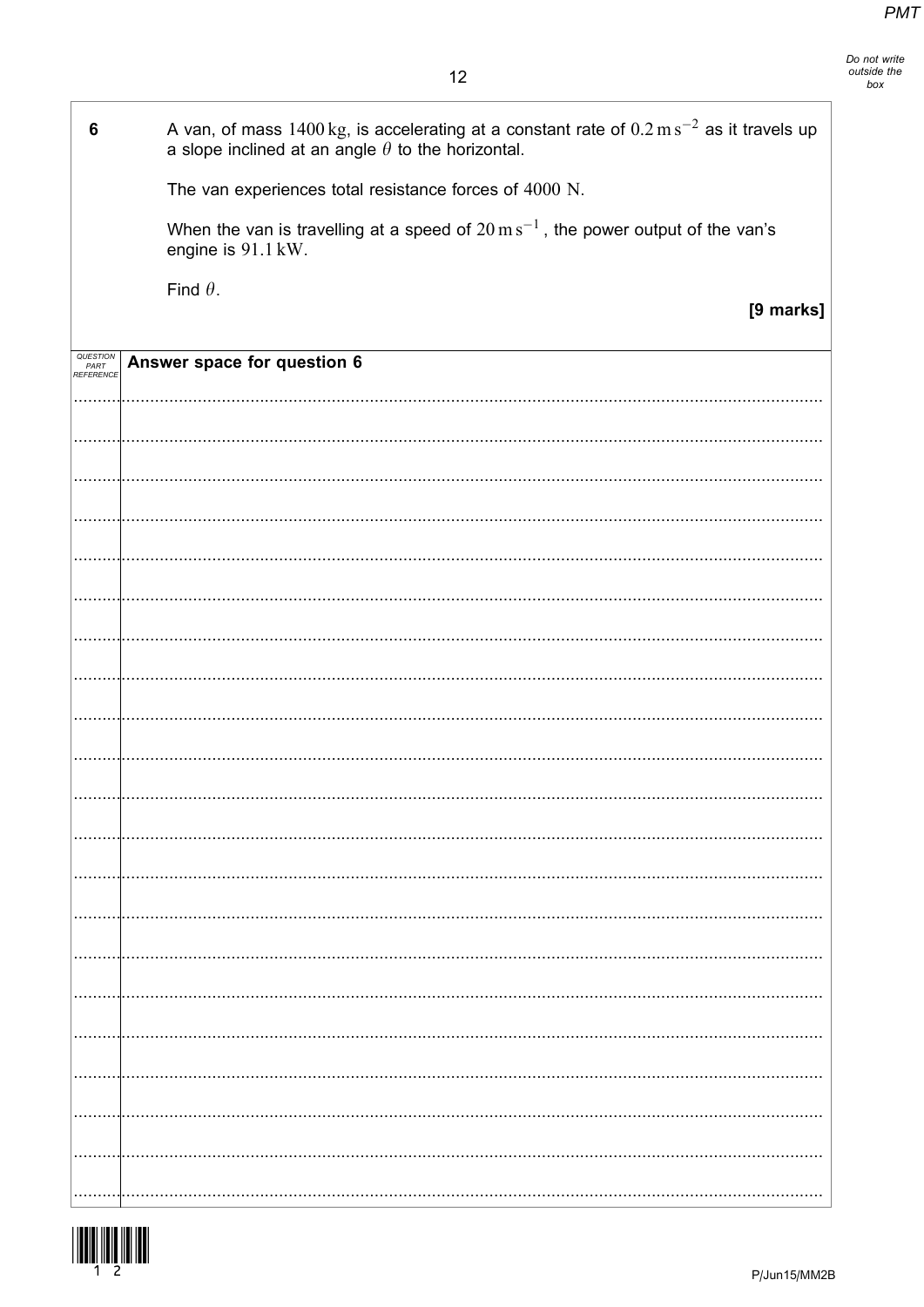| QUESTION<br>PART<br>REFERENCE | Answer space for question 6 |
|-------------------------------|-----------------------------|
|                               |                             |
|                               |                             |
|                               |                             |
|                               |                             |
|                               |                             |
|                               |                             |
|                               |                             |
|                               |                             |
|                               |                             |
|                               |                             |
|                               |                             |
|                               |                             |
|                               |                             |
|                               |                             |
|                               |                             |
|                               |                             |
|                               |                             |
|                               |                             |
|                               |                             |
|                               | .                           |
|                               | .                           |
|                               |                             |
|                               |                             |

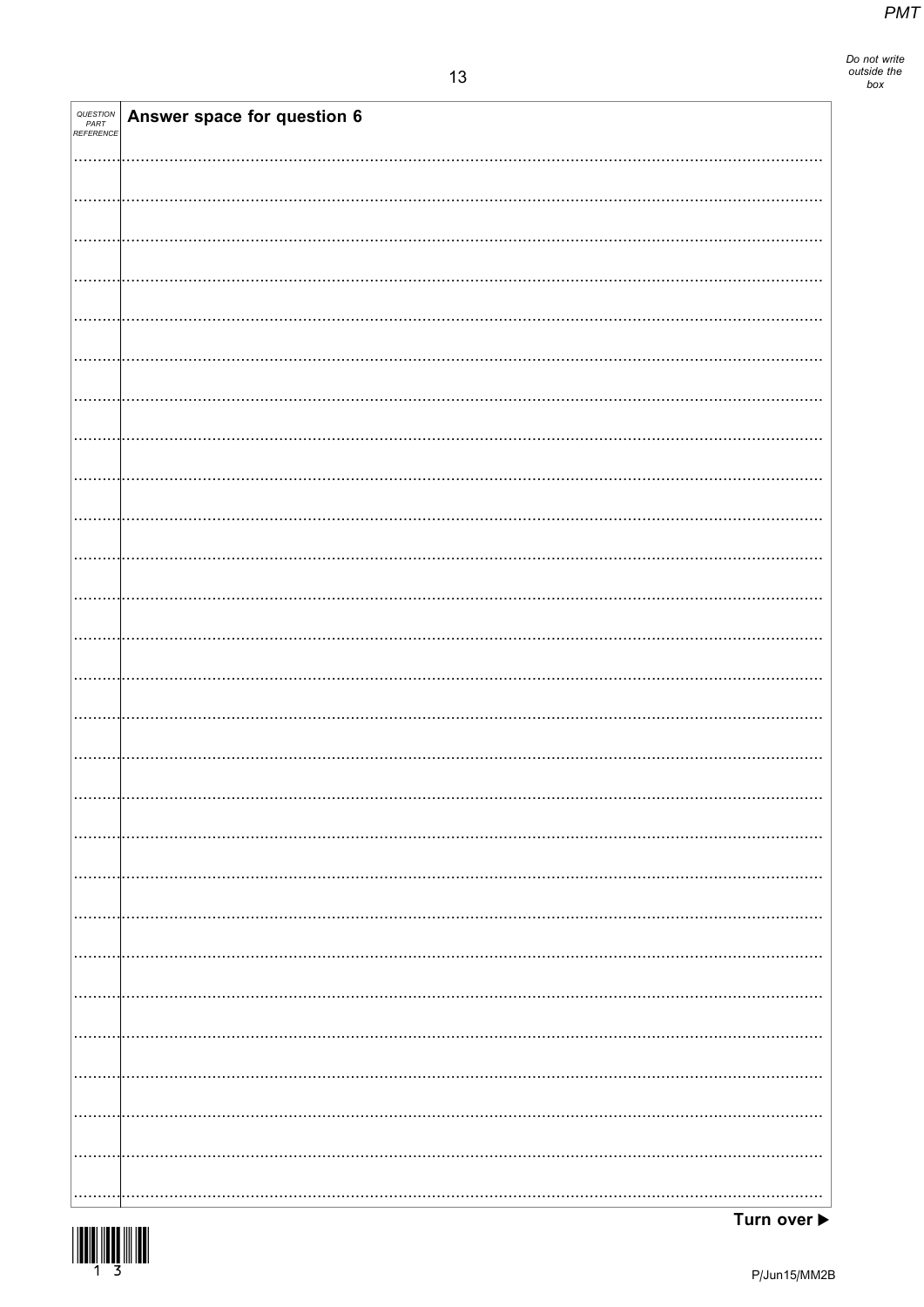| $\overline{7}$                | A parachutist, of mass 72 kg, is falling vertically. He opens his parachute at time<br>$t = 0$ when his speed is $30 \,\mathrm{m\,s^{-1}}$ . He then experiences an air resistance force of<br>magnitude $240v$ newtons, where $v \text{ m s}^{-1}$ is his speed at time t seconds. |           |
|-------------------------------|-------------------------------------------------------------------------------------------------------------------------------------------------------------------------------------------------------------------------------------------------------------------------------------|-----------|
| (a)                           | When $t > 0$ , show that $-\frac{3}{10} \frac{dv}{dt} = v - 2.94$ .                                                                                                                                                                                                                 | [2 marks] |
| (b)                           | Find $v$ in terms of $t$ .                                                                                                                                                                                                                                                          | [5 marks] |
| (c)                           | Sketch a graph to show how, for $t \geq 0$ , the parachutist's speed varies with time.                                                                                                                                                                                              | [2 marks] |
| QUESTION<br>PART<br>REFERENCE | Answer space for question 7                                                                                                                                                                                                                                                         |           |
|                               |                                                                                                                                                                                                                                                                                     |           |
|                               |                                                                                                                                                                                                                                                                                     |           |
|                               |                                                                                                                                                                                                                                                                                     |           |
|                               |                                                                                                                                                                                                                                                                                     |           |
|                               |                                                                                                                                                                                                                                                                                     |           |
|                               |                                                                                                                                                                                                                                                                                     |           |
|                               |                                                                                                                                                                                                                                                                                     |           |
|                               |                                                                                                                                                                                                                                                                                     |           |
|                               |                                                                                                                                                                                                                                                                                     |           |
|                               |                                                                                                                                                                                                                                                                                     |           |
|                               |                                                                                                                                                                                                                                                                                     |           |
|                               |                                                                                                                                                                                                                                                                                     |           |
|                               |                                                                                                                                                                                                                                                                                     |           |
|                               |                                                                                                                                                                                                                                                                                     |           |
|                               |                                                                                                                                                                                                                                                                                     |           |

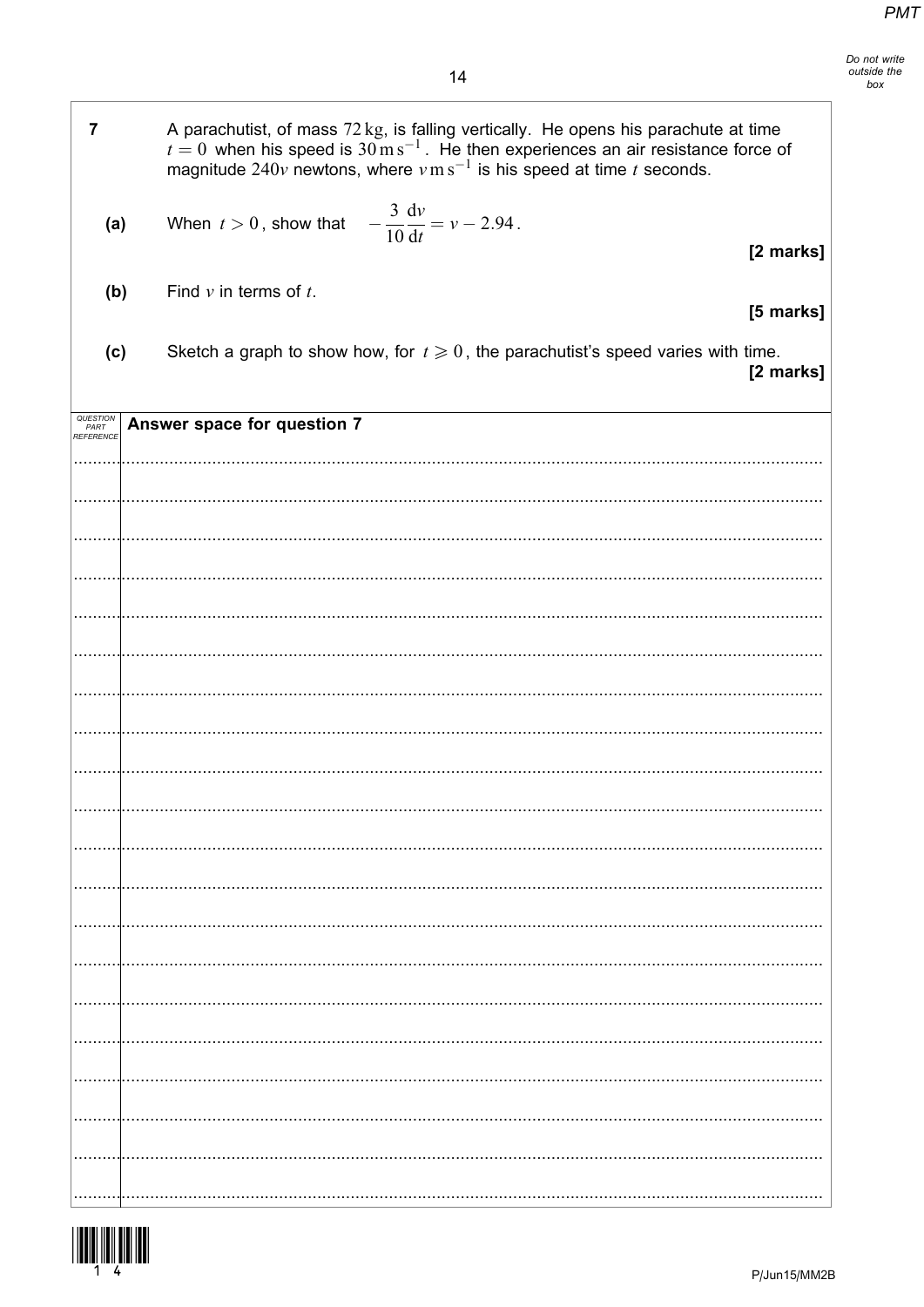| QUESTION<br>PART<br>REFERENCE | Answer space for question 7 |
|-------------------------------|-----------------------------|
|                               |                             |
|                               |                             |
|                               |                             |
|                               |                             |
|                               |                             |
|                               |                             |
|                               |                             |
|                               |                             |
|                               |                             |
|                               |                             |
|                               |                             |
|                               |                             |
|                               |                             |
|                               |                             |
|                               |                             |
|                               |                             |
|                               |                             |
|                               |                             |
|                               |                             |
|                               |                             |
|                               |                             |
|                               |                             |
|                               |                             |
|                               |                             |
|                               |                             |
|                               |                             |

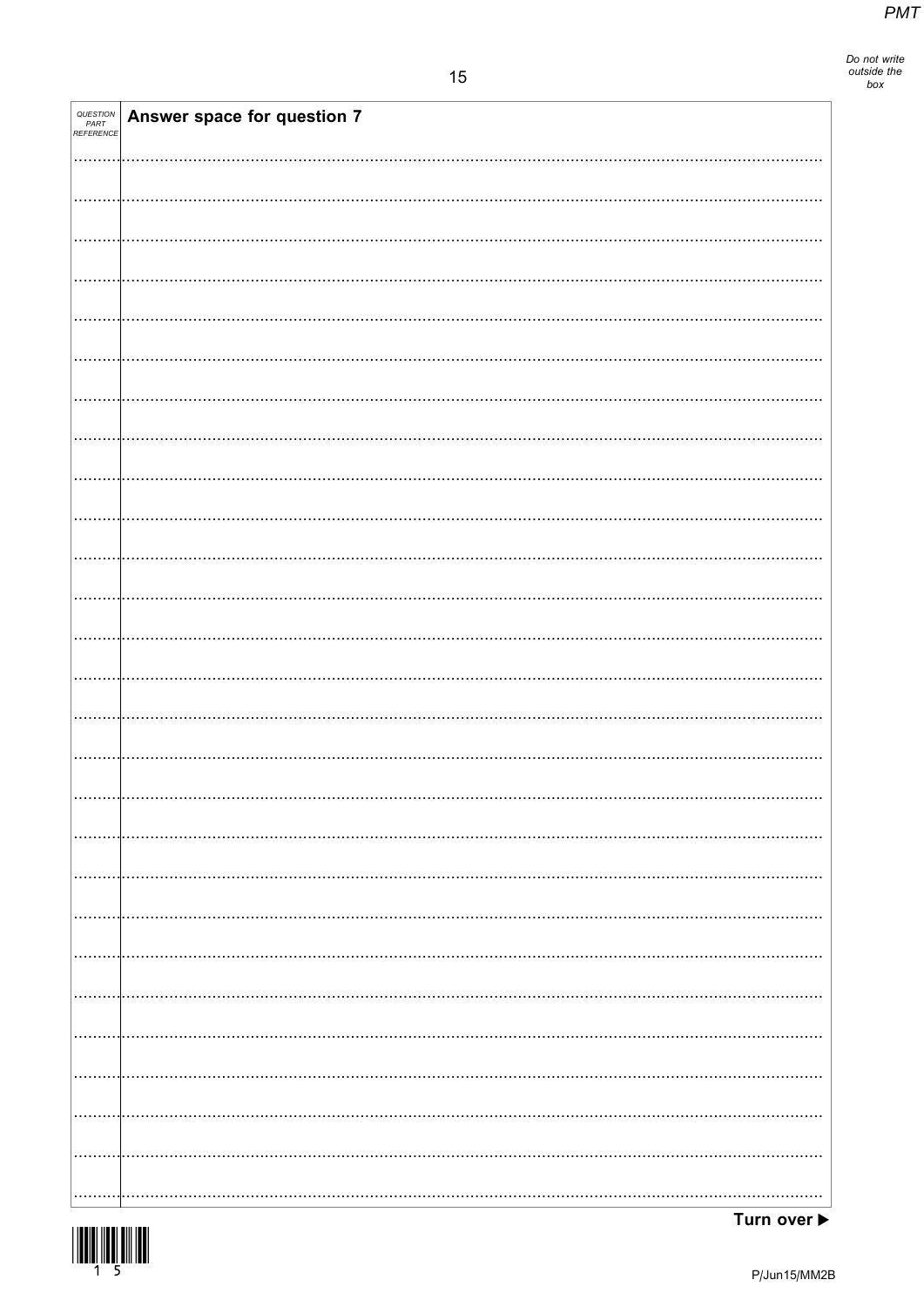| 8         | Carol, a bungee jumper of mass 70 kg, is attached to one end of a light elastic cord of<br>natural length 26 metres and modulus of elasticity 1456 N. The other end of the cord<br>is attached to a fixed horizontal platform which is at a height of 69 metres above the<br>ground. |
|-----------|--------------------------------------------------------------------------------------------------------------------------------------------------------------------------------------------------------------------------------------------------------------------------------------|
|           | Carol steps off the platform at the point where the cord is attached and falls vertically.<br>Hooke's law can be assumed to apply whilst the cord is taut.                                                                                                                           |
|           | Model Carol as a particle and assume air resistance to be negligible.                                                                                                                                                                                                                |
|           | When Carol has fallen x m, her speed is $v \, \text{m s}^{-1}$ .                                                                                                                                                                                                                     |
| (a)       | By considering energy, show that                                                                                                                                                                                                                                                     |
|           | $5v^2 = 306x - 4x^2 - 2704$ for $x \ge 26$<br>[4 marks]                                                                                                                                                                                                                              |
| (b)       | Why is the expression found in part (a) not true when x takes values less than $26$ ?<br>$[1$ mark]                                                                                                                                                                                  |
| (c)       | Find the maximum value of $x$ .<br>[2 marks]                                                                                                                                                                                                                                         |
| $(d)$ (i) | Find the distance fallen by Carol when her speed is a maximum.<br>[2 marks]                                                                                                                                                                                                          |
|           |                                                                                                                                                                                                                                                                                      |
|           | (ii) Hence find Carol's maximum speed.<br>[1 mark]                                                                                                                                                                                                                                   |
| PART      | Answer space for question 8                                                                                                                                                                                                                                                          |
|           |                                                                                                                                                                                                                                                                                      |
|           |                                                                                                                                                                                                                                                                                      |
|           |                                                                                                                                                                                                                                                                                      |
|           |                                                                                                                                                                                                                                                                                      |
|           |                                                                                                                                                                                                                                                                                      |
|           |                                                                                                                                                                                                                                                                                      |
|           |                                                                                                                                                                                                                                                                                      |
|           |                                                                                                                                                                                                                                                                                      |
|           |                                                                                                                                                                                                                                                                                      |
|           |                                                                                                                                                                                                                                                                                      |

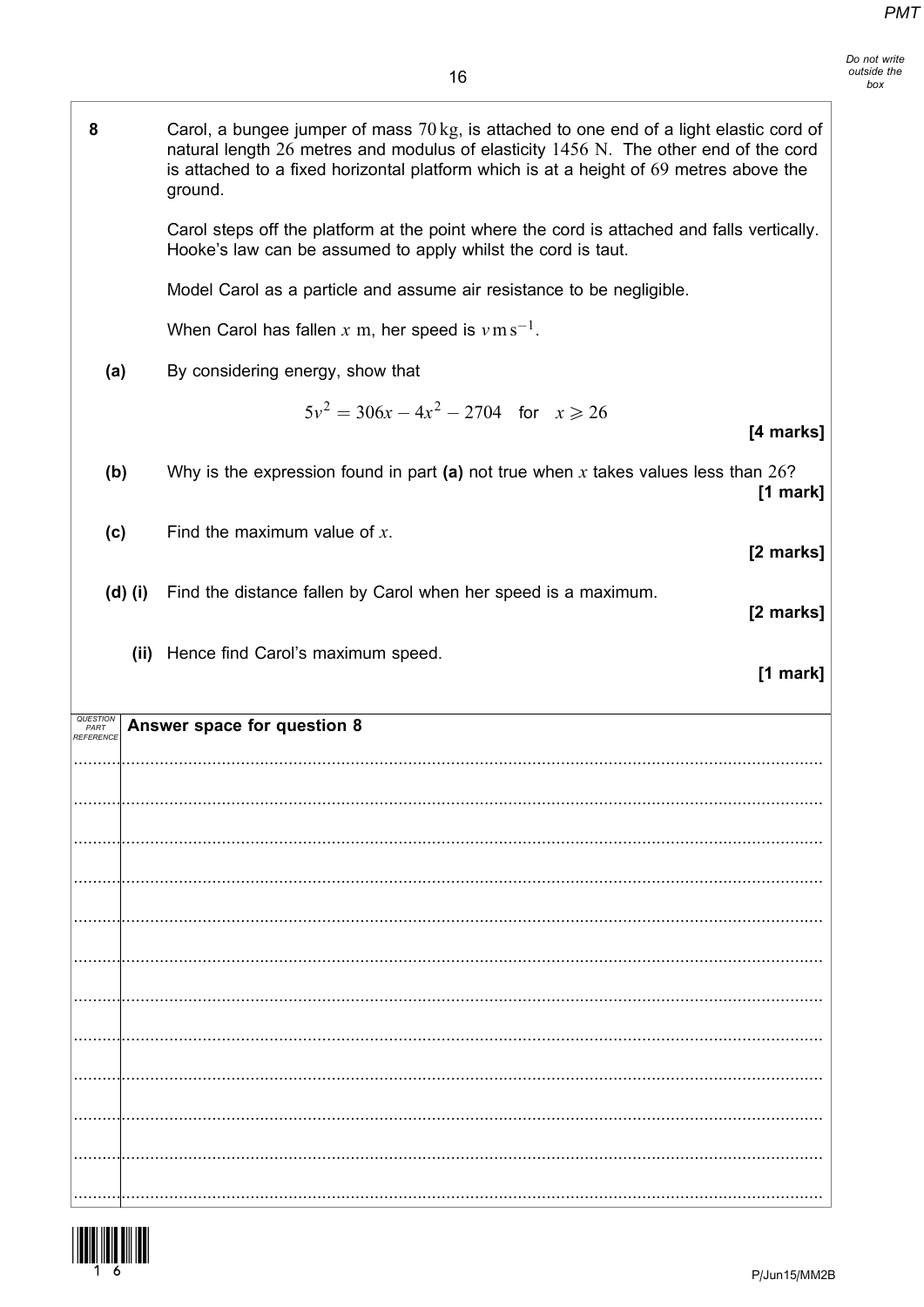| QUESTION<br>PART<br>REFERENCE | Answer space for question 8 |
|-------------------------------|-----------------------------|
|                               |                             |
|                               |                             |
|                               |                             |
|                               |                             |
|                               |                             |
|                               |                             |
|                               |                             |
|                               |                             |
|                               |                             |
|                               |                             |
|                               |                             |
|                               |                             |
|                               |                             |
|                               |                             |
|                               |                             |
|                               |                             |
|                               |                             |
|                               |                             |
|                               | $\cdots$                    |
|                               |                             |
|                               |                             |
|                               |                             |
|                               |                             |
|                               |                             |

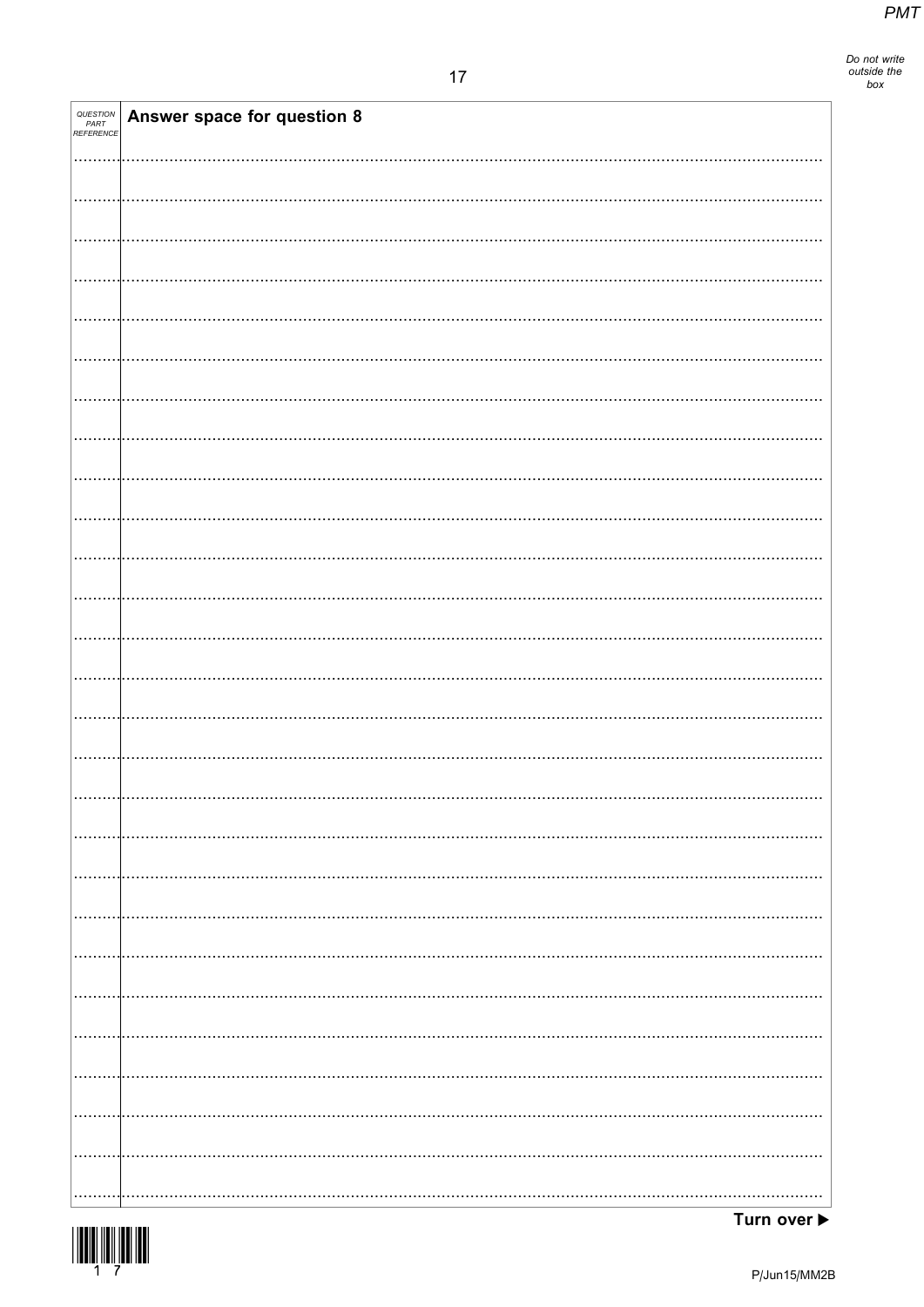| QUESTION<br>PART<br>REFERENCE | Answer space for question 8 |
|-------------------------------|-----------------------------|
|                               |                             |
|                               |                             |
|                               |                             |
|                               |                             |
|                               |                             |
|                               |                             |
|                               |                             |
|                               |                             |
|                               |                             |
|                               |                             |
|                               |                             |
|                               |                             |
|                               |                             |
|                               |                             |
|                               |                             |
|                               |                             |
|                               |                             |
|                               |                             |
|                               |                             |
|                               |                             |
|                               |                             |
|                               |                             |
|                               |                             |
|                               |                             |
|                               |                             |
|                               |                             |
|                               |                             |
|                               |                             |
|                               |                             |
|                               |                             |
|                               |                             |
|                               |                             |

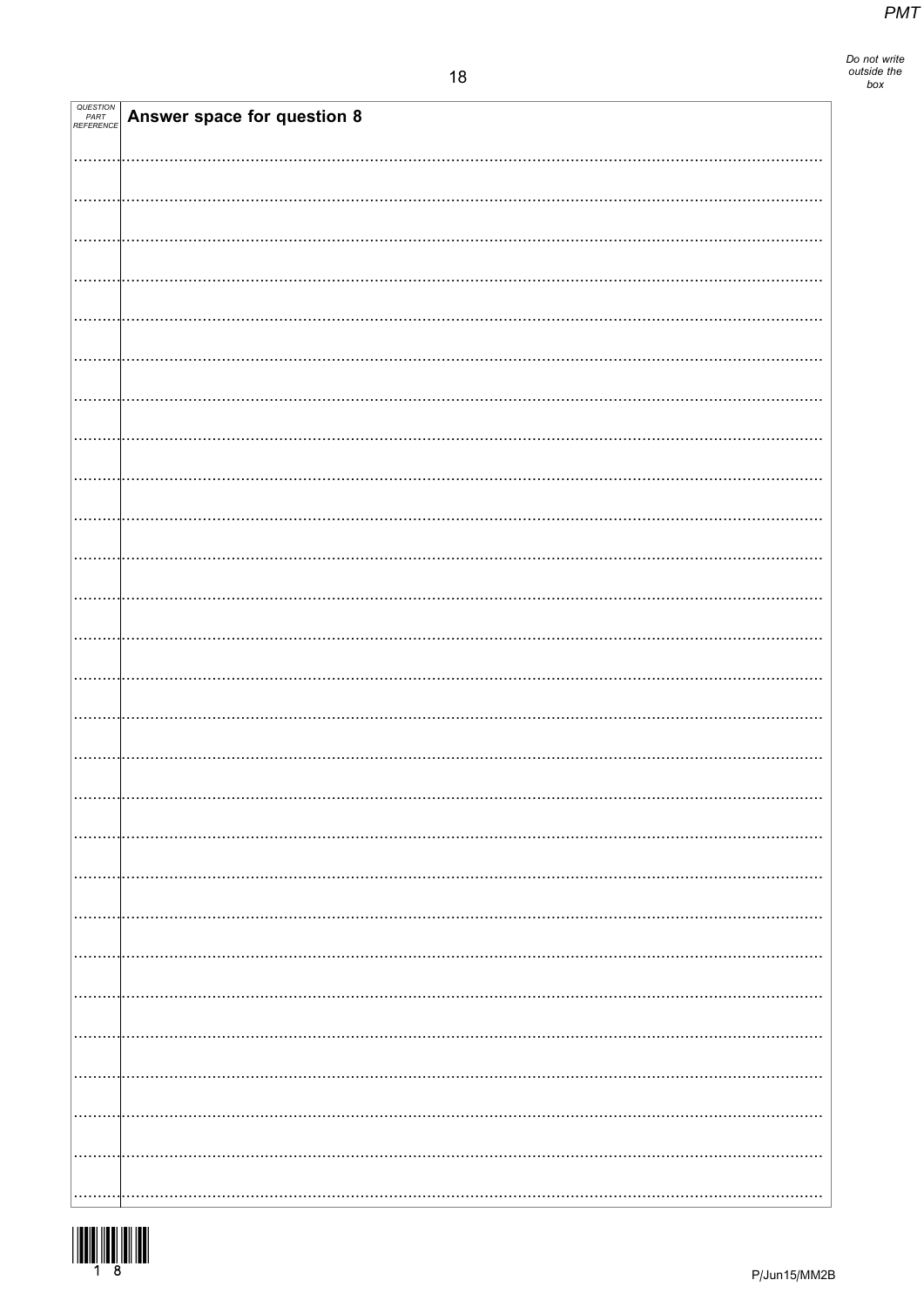Do not write<br>outside the<br>box

| <i>QUESTION<br/>PART<br/>REFERENCE</i> | Answer space for question 8 |  |
|----------------------------------------|-----------------------------|--|
|                                        |                             |  |
|                                        |                             |  |
|                                        |                             |  |
|                                        |                             |  |
|                                        |                             |  |
|                                        |                             |  |
|                                        |                             |  |
|                                        |                             |  |
|                                        |                             |  |
|                                        |                             |  |
|                                        |                             |  |
|                                        |                             |  |
|                                        |                             |  |
|                                        |                             |  |
|                                        |                             |  |
|                                        |                             |  |
|                                        |                             |  |
|                                        |                             |  |
|                                        |                             |  |
|                                        |                             |  |
|                                        |                             |  |
|                                        |                             |  |
|                                        |                             |  |
|                                        |                             |  |
|                                        |                             |  |
|                                        |                             |  |
|                                        |                             |  |
|                                        |                             |  |

Turn over ▶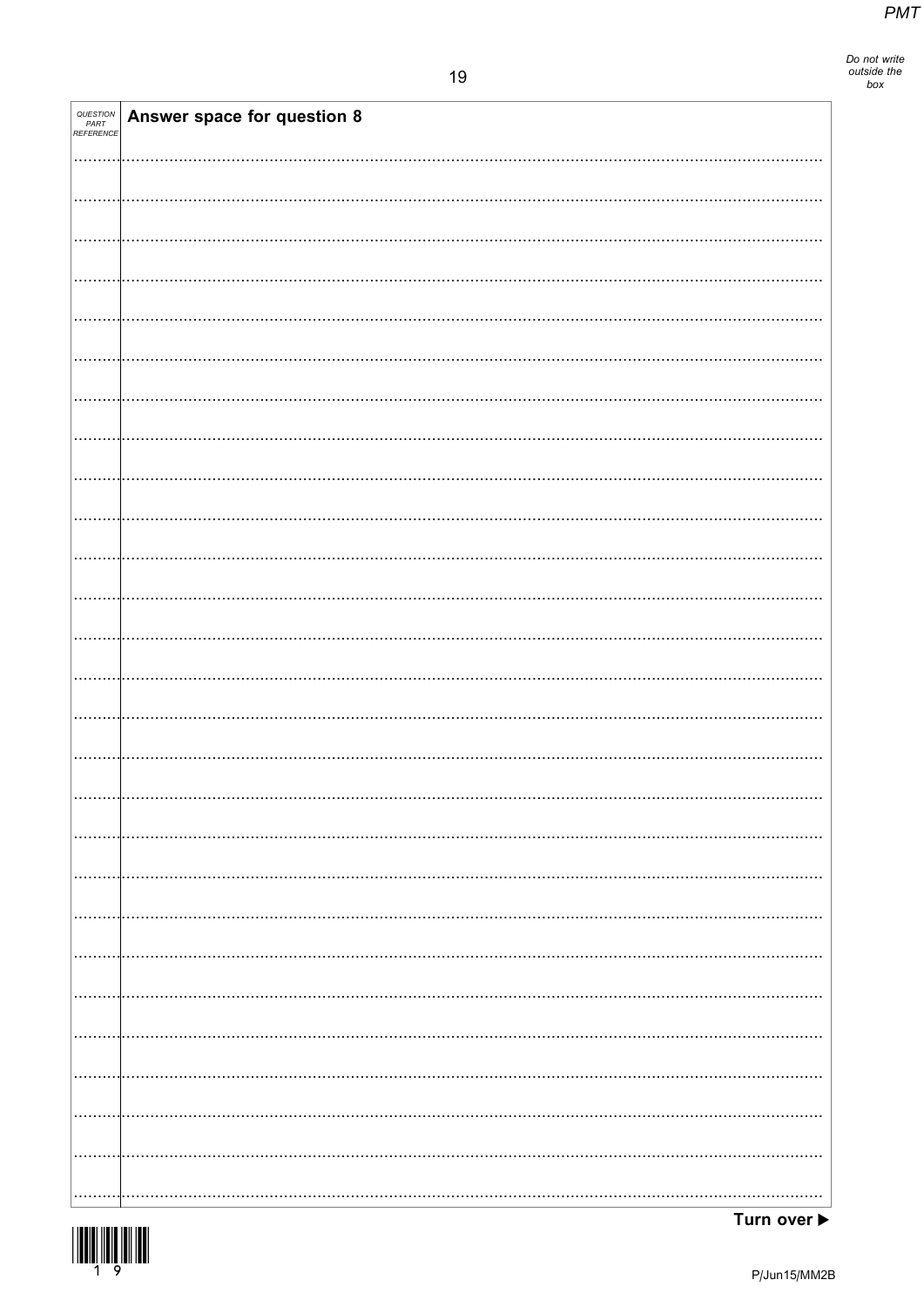| 9                | A uniform rod, $PQ$ , of length $2a$ , rests with one end, P, on rough horizontal ground<br>and a point $T$ resting on a rough fixed prism of semicircular cross-section of radius $a$ ,<br>as shown in the diagram. The rod is in a vertical plane which is parallel to the prism's<br>cross-section. The coefficient of friction at both $P$ and $T$ is $\mu$ . |
|------------------|-------------------------------------------------------------------------------------------------------------------------------------------------------------------------------------------------------------------------------------------------------------------------------------------------------------------------------------------------------------------|
|                  | Ô<br>T<br>$30^{\circ}$                                                                                                                                                                                                                                                                                                                                            |
|                  | $\overline{P}$                                                                                                                                                                                                                                                                                                                                                    |
|                  | The rod is on the point of slipping when it is inclined at an angle of $30^{\circ}$ to the<br>horizontal.                                                                                                                                                                                                                                                         |
|                  | Find the value of $\mu$ .                                                                                                                                                                                                                                                                                                                                         |
|                  | [8 marks]                                                                                                                                                                                                                                                                                                                                                         |
| QUESTION<br>PART | Answer space for question 9                                                                                                                                                                                                                                                                                                                                       |
| REFERENCE        |                                                                                                                                                                                                                                                                                                                                                                   |
|                  |                                                                                                                                                                                                                                                                                                                                                                   |
|                  |                                                                                                                                                                                                                                                                                                                                                                   |
|                  |                                                                                                                                                                                                                                                                                                                                                                   |
|                  |                                                                                                                                                                                                                                                                                                                                                                   |
|                  |                                                                                                                                                                                                                                                                                                                                                                   |
|                  |                                                                                                                                                                                                                                                                                                                                                                   |
|                  |                                                                                                                                                                                                                                                                                                                                                                   |
|                  |                                                                                                                                                                                                                                                                                                                                                                   |
|                  |                                                                                                                                                                                                                                                                                                                                                                   |
|                  |                                                                                                                                                                                                                                                                                                                                                                   |
|                  |                                                                                                                                                                                                                                                                                                                                                                   |
|                  |                                                                                                                                                                                                                                                                                                                                                                   |
|                  |                                                                                                                                                                                                                                                                                                                                                                   |
|                  |                                                                                                                                                                                                                                                                                                                                                                   |
|                  |                                                                                                                                                                                                                                                                                                                                                                   |
|                  |                                                                                                                                                                                                                                                                                                                                                                   |
|                  |                                                                                                                                                                                                                                                                                                                                                                   |
|                  |                                                                                                                                                                                                                                                                                                                                                                   |
|                  |                                                                                                                                                                                                                                                                                                                                                                   |

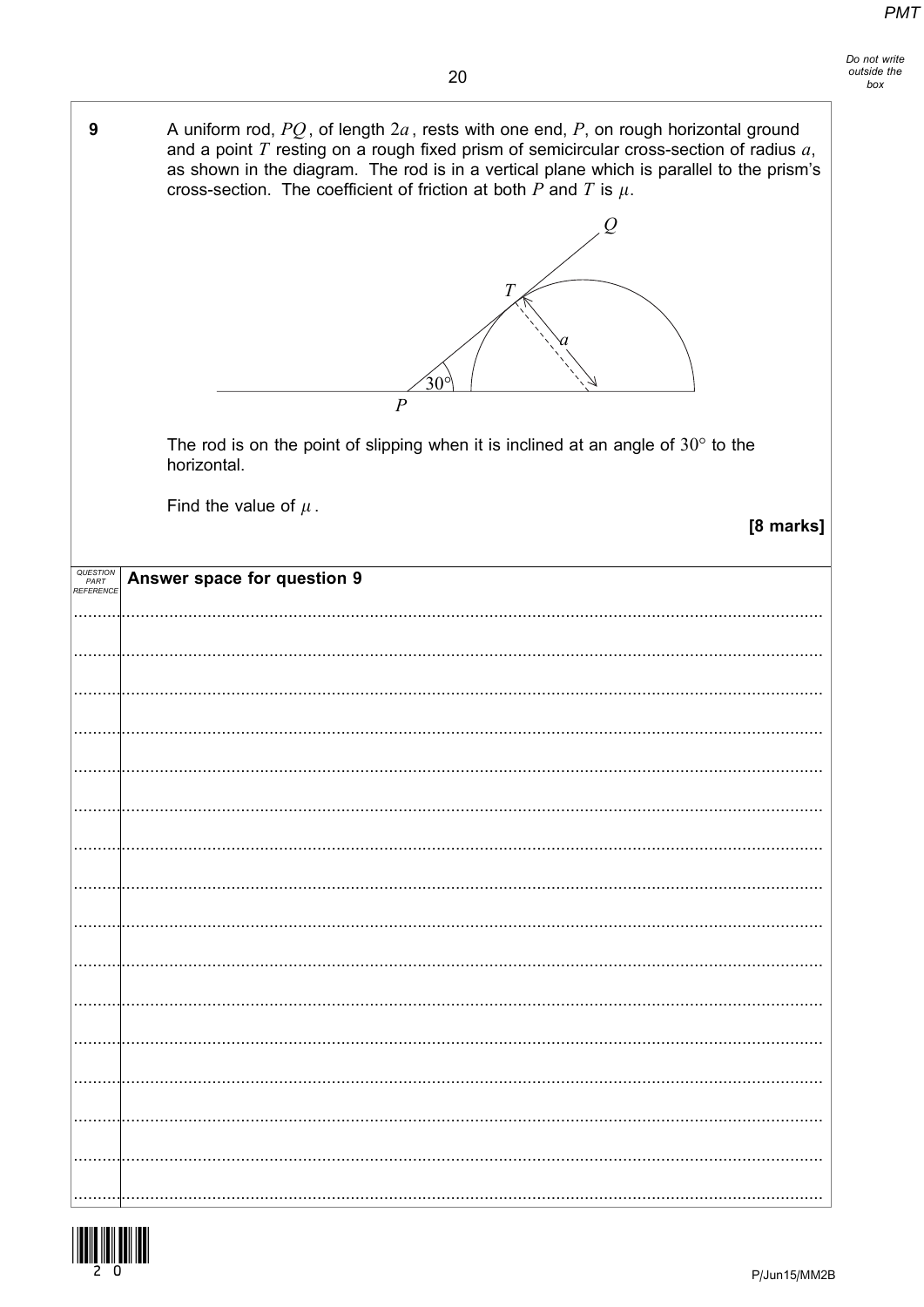| QUESTION<br>PART<br>REFERENCE | Answer space for question 9 |
|-------------------------------|-----------------------------|
|                               |                             |
|                               |                             |
|                               |                             |
|                               |                             |
|                               |                             |
|                               |                             |
|                               |                             |
|                               |                             |
|                               |                             |
|                               |                             |
|                               |                             |
|                               |                             |
|                               |                             |
|                               |                             |
|                               |                             |
|                               |                             |
|                               |                             |
|                               |                             |
|                               |                             |
|                               |                             |
|                               |                             |
|                               |                             |
|                               |                             |
|                               |                             |
|                               |                             |
|                               |                             |
|                               |                             |
|                               |                             |
|                               |                             |
|                               |                             |
|                               |                             |
|                               |                             |
|                               |                             |
|                               |                             |
|                               |                             |
|                               |                             |
|                               |                             |
|                               |                             |
|                               |                             |
|                               |                             |
|                               |                             |
|                               |                             |
|                               |                             |
|                               |                             |
|                               |                             |
|                               |                             |
|                               |                             |
|                               |                             |
|                               |                             |
|                               |                             |
|                               |                             |
|                               |                             |
|                               |                             |
|                               |                             |
|                               |                             |
|                               |                             |
|                               |                             |
|                               |                             |

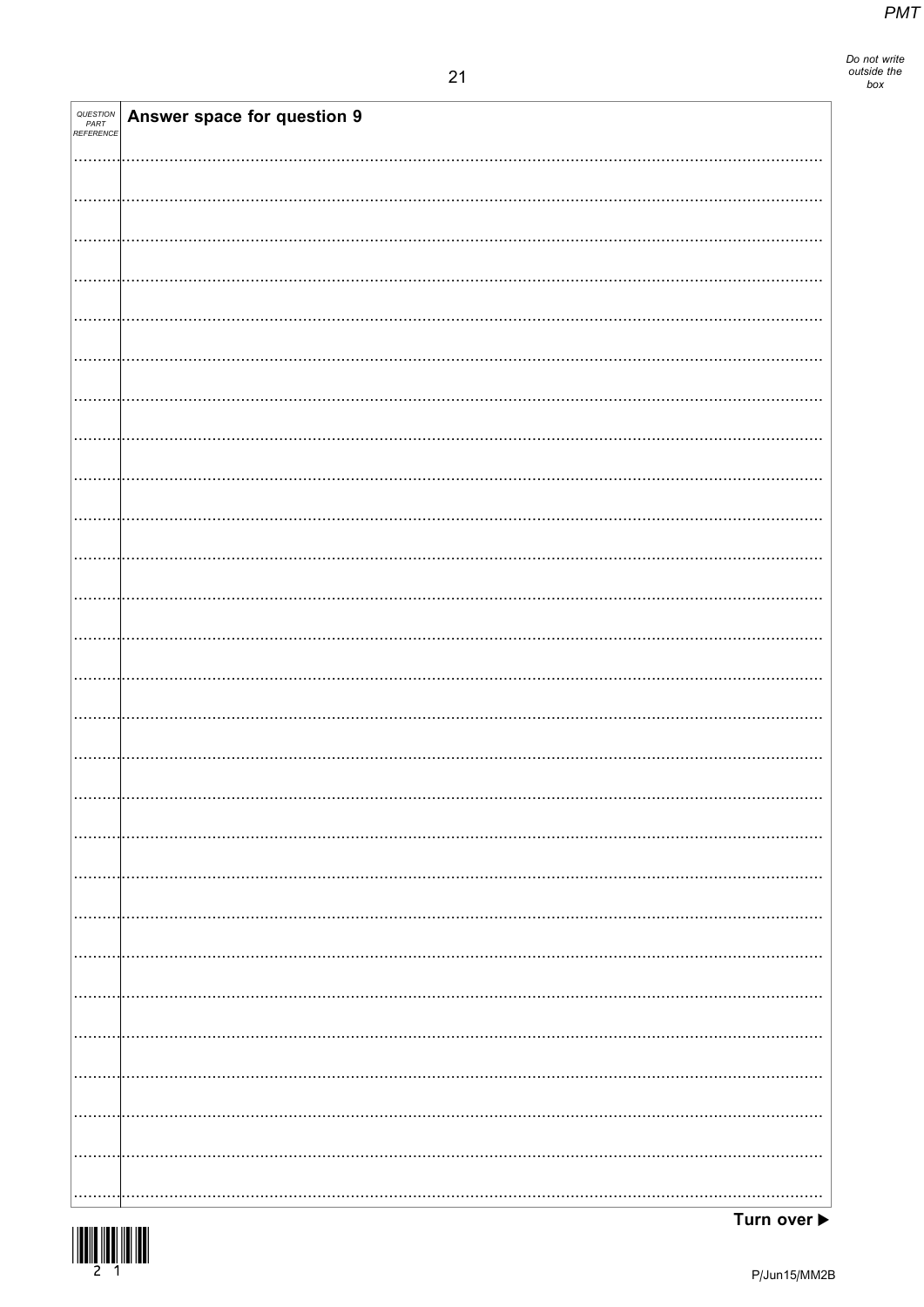| QUESTION<br>PART<br>REFERENCE | <b>Answer space for question 9</b> |  |
|-------------------------------|------------------------------------|--|
|                               |                                    |  |
|                               |                                    |  |
|                               |                                    |  |
|                               |                                    |  |
|                               |                                    |  |
|                               |                                    |  |
|                               |                                    |  |
|                               |                                    |  |
|                               |                                    |  |
|                               |                                    |  |
|                               |                                    |  |
|                               |                                    |  |
|                               |                                    |  |
|                               |                                    |  |
|                               |                                    |  |
|                               |                                    |  |
|                               |                                    |  |
|                               |                                    |  |
|                               |                                    |  |
|                               |                                    |  |
|                               |                                    |  |
|                               | .                                  |  |
|                               |                                    |  |
|                               |                                    |  |
|                               |                                    |  |
|                               |                                    |  |
|                               |                                    |  |
|                               |                                    |  |
|                               | $\cdots$                           |  |
|                               | $\cdots$                           |  |
|                               |                                    |  |



Т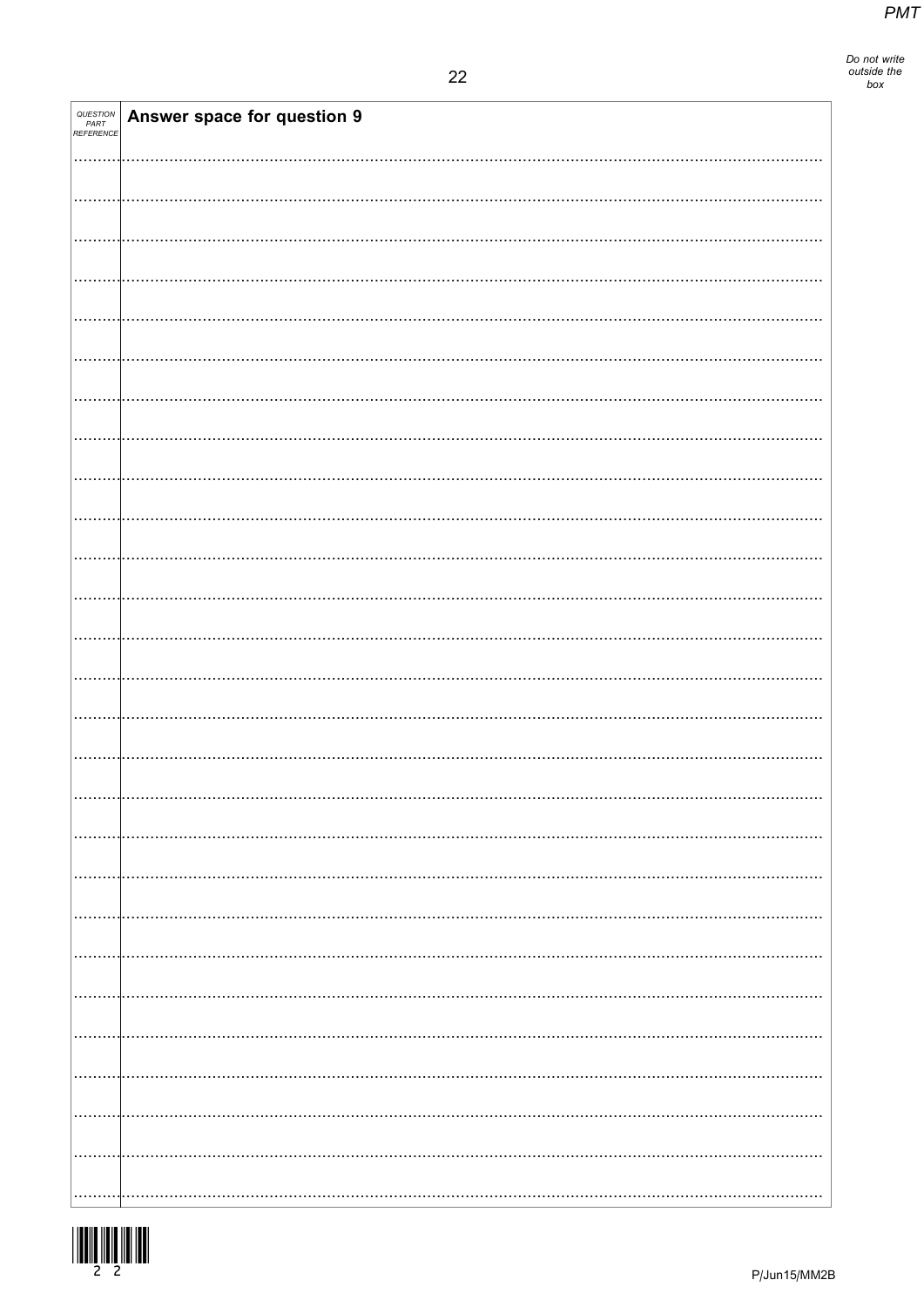| QUESTION<br>PART<br>REFERENCE | Answer space for question 9 |
|-------------------------------|-----------------------------|
|                               |                             |
|                               |                             |
|                               |                             |
|                               |                             |
|                               |                             |
|                               |                             |
|                               |                             |
|                               |                             |
|                               |                             |
|                               |                             |
|                               |                             |
|                               |                             |
|                               |                             |
|                               |                             |
|                               |                             |
|                               |                             |
|                               |                             |
|                               |                             |
|                               |                             |
|                               |                             |
|                               |                             |
|                               |                             |
|                               |                             |
|                               |                             |
|                               |                             |
|                               |                             |
|                               |                             |
|                               |                             |
|                               |                             |
|                               |                             |
|                               |                             |
|                               |                             |
|                               |                             |
|                               |                             |
|                               |                             |
|                               |                             |
|                               |                             |
|                               |                             |
|                               | END OF QUESTIONS            |